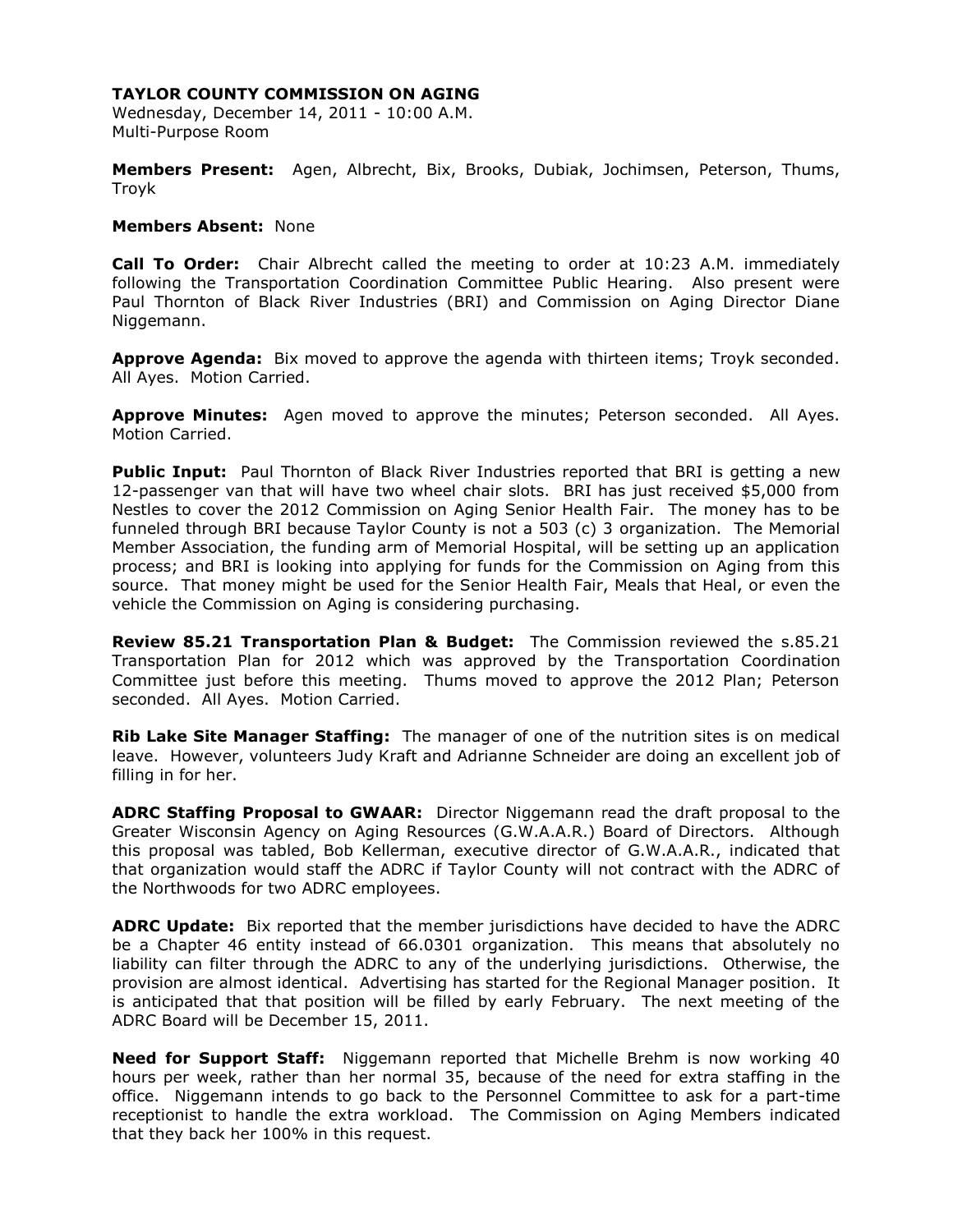**Director and Other Monthly Expenses:** Niggemann presented Director's expenses of \$44.10 and Commission on Aging Expenditures for the month of November of \$34,244.35. Bix moved to approve the expenditures; Dubiak seconded. All Ayes. Motion Carried.

**Other Business:** Bix moved to increase Niggemann's annual salary from \$48,943 to \$49,922 in accordance with raises given to other Taylor County staff; Thums seconded. All Ayes. Motion Carried.

**Set Next Meeting Date:** The next meeting of the Taylor County Commission on Aging will be Tuesday, January 3, 2012 at 9:30 A.M. at the Rib Lake Nutrition Site. The meeting will be held on Tuesday because the Rib Lake Center is not open on Wednesdays.

**Adjourn Meeting:** With no further business, Bix moved to adjourn; Dubiak seconded. All Ayes. The meeting was adjourned at 11:31 A.M.

Handouts: Minutes of the Commission on Aging November 2, 2011 meeting; Commission on Aging "Transportation Services" handout; Draft Resolution to Proceed with Creation of ADRC of the Northwoods Long-Term Care District; Commission on Aging and Director's Monthly Expenditure Reports for November 2011; Legislative Update: "Federal Policy Update - Super Committee Fails, Sequestration Scares & OAA Moves"; Commission on Aging December 2011 Newsletter.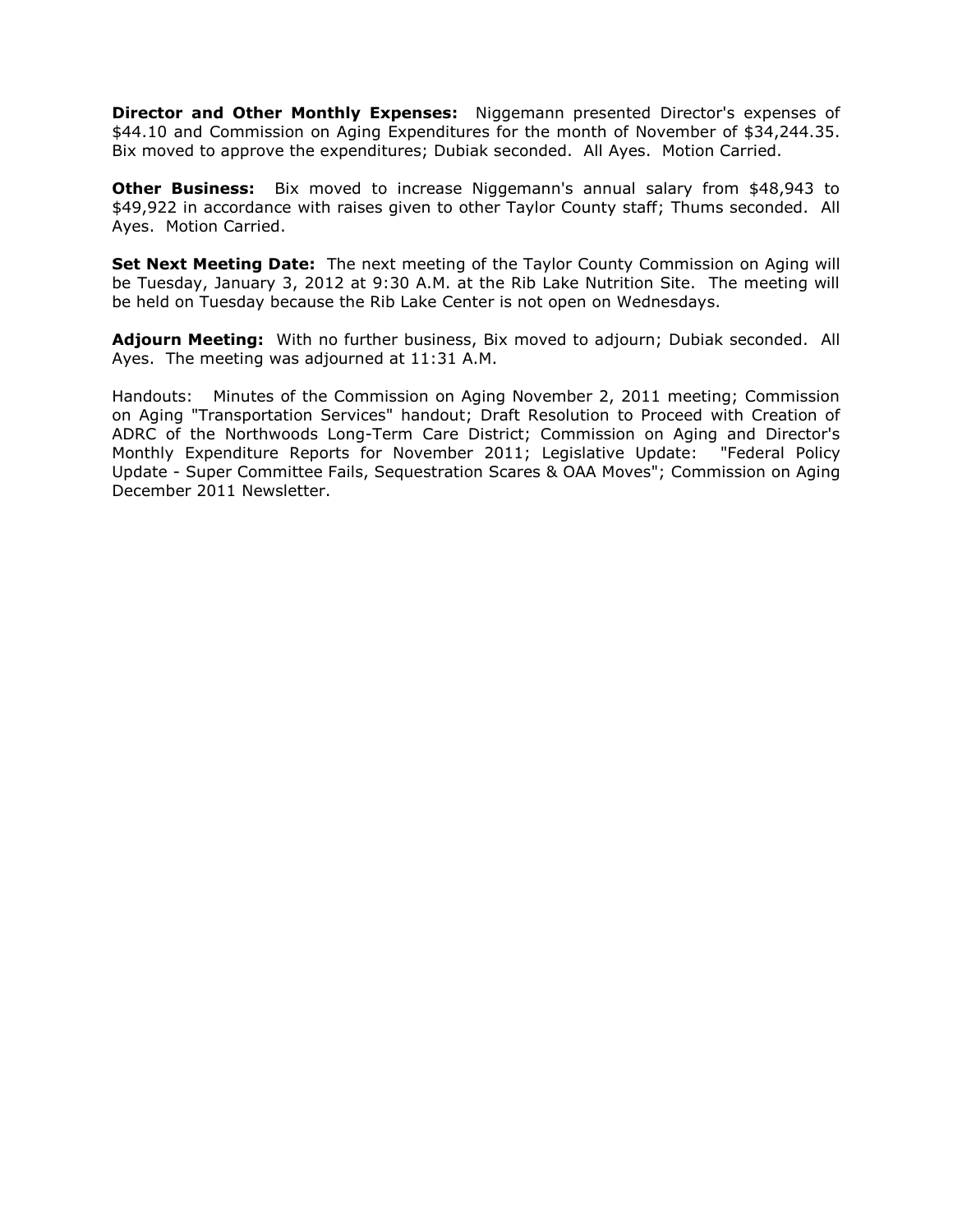Wednesday, November 2, 2011 - 9:30 A.M. Multipurpose Room

**Members Present:** Agen, Albrecht, Bix, Brooks, Dubiak, Jochimsen, Peterson, Thums

**Members Absent:** Troyk was an excused absence.

**Call To Order:** Chair Albrecht called the meeting to order at 9:30 A.M. Also present were Stacey Reich from Black River Industries (BRI) and Commission on Aging Director Diane Niggemann.

**Approve Agenda:** Bix moved to approve the agenda with thirteen items; Thums seconded. All Ayes. Motion Carried.

**Approve Minutes:** Thums moved to accept the minutes as mailed; Dubiak seconded. All Ayes. Motion Carried.

**Public Input:** At last month's Commission on Aging meeting, Paul Thornton of Black River Industries stated that he felt Tahar, the food service provider at Medford Area Schools, would be bidding against BRI for the congregate meal and meals-on-wheels contract for Taylor County. Stacey Reich stated that Tahar will not be bidding against BRI for the meal contract. She also reported that a new 14-passenger bus will be delivered to BRI next Monday (November 7).

**ADRC of the Northwoods Update:** Janice Smith, Director, Office for Resource Center Development of the Bureau of Aging & Disability Resources, State of Wisconsin, recently sent a letter to the ADRC of the Northwoods Implementation Team. In this letter, she asked for three revisions to the application submitted to the State. The Implementation Team will work on these revisions at their next meeting on November 3. She also emphasized the importance of having the Commission on Aging and the ADRC satellite offices being co-located. This is especially important to get 100% time reporting for the Elderly Benefit Specialist. In other news, the Taylor County Board of Supervisors rescinded their resolution last month to contract with the ADRC for two Taylor County employees. A new employer will have to be found. The timeline for opening the various satellite offices has been moved up so that all satellites should be up and running by May 2012.

**Approve 2012 Plan & Budget:** Director Niggemann distributed an explanation of the Federally Required Focus Areas: Emergency Preparedness, Transportation Coordination, and Family Caregiver Support Activities. A review of the goal statements and major activities to achieve those goals was given to Commission Members. A Summary Budget in the amount of \$660,682 was also presented. Bix moved to approve both the 2012 plan and its corresponding budget; Peterson seconded. All Ayes. Motion Carried.

**Director's Report:** Niggemann reported that there were 564 attendees registered at the Senior Health Fair, although the number in attendance was probably over 600. At least 170 people attended the two sessions on Roundabouts. The "Undies & Socks under the Tree" program will be run again this year. The Energy Assistance Program is now available to state residents. An Emergency Alert System Test will occur in Taylor County on November 9, 2011 at 1:00 P.M. "Protecting Your Retirement & Other Financial Information for Family Caregivers: What Every Adult Child Should Know" will be presented on November 3 and November 10.

**Review/Approve COA Monthly Expenses and Director's Monthly Expenses:** Bix moved to approve monthly Commission on Aging expenses in the amount of \$29,965.38 and director's expenses of \$206.49. Dubiak seconded. All Ayes. Motion Carried.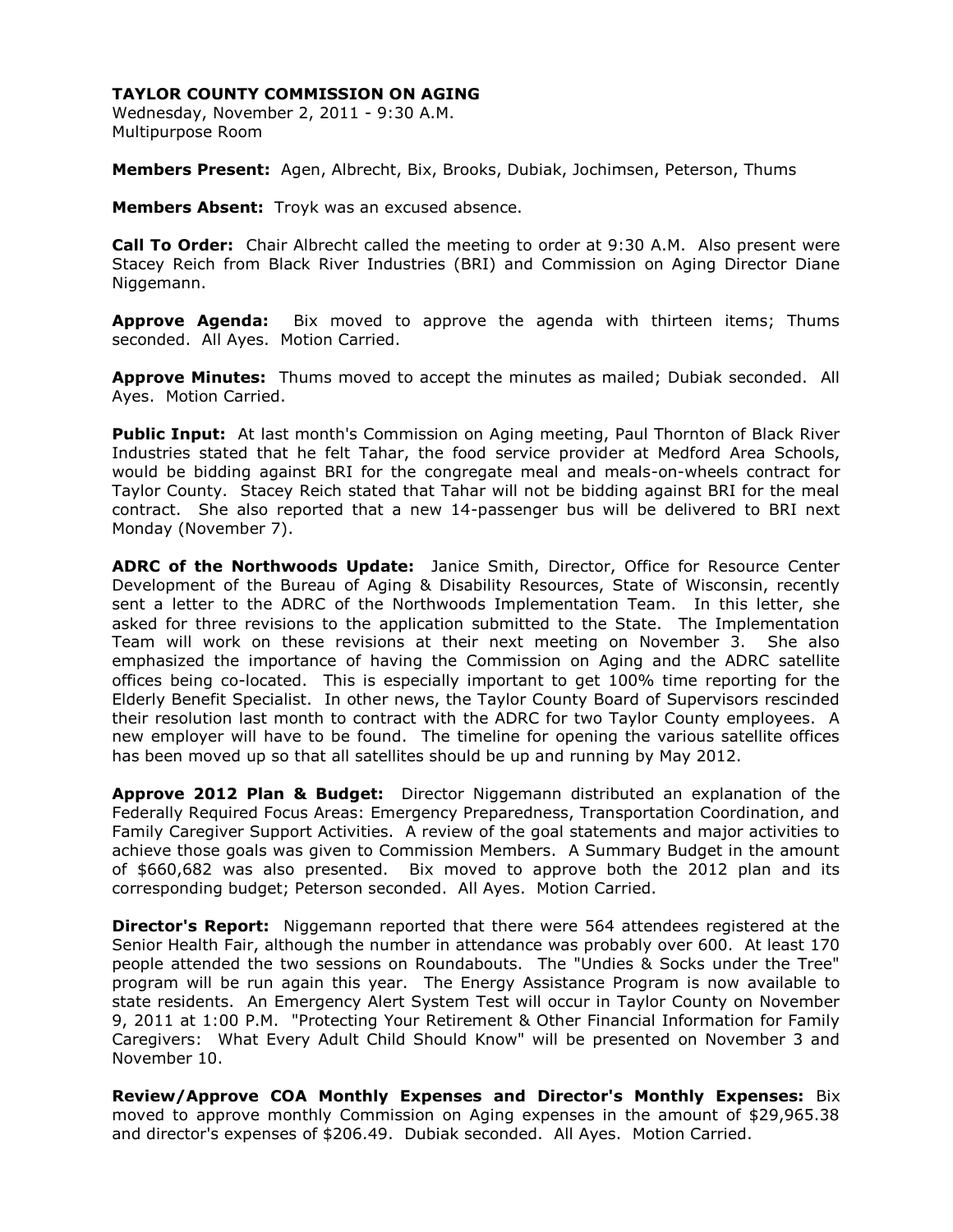**Other Business:** The Quality Improvement Organizations will start work after the beginning of the year "to reduce unnecessary readmissions to hospitals that may increase risk or harm to patients and costs to Medicare".

**Set Next Meeting Date:** The next meeting of the Taylor County Commission on Aging will be Wednesday, December 14, 2011 at approximately 10:00 A.M. following the Public Transportation Hearing.

**Adjourn Meeting:** With no further business, Bix moved to adjourn. Agen seconded. All Ayes. The meeting was adjourned at 10:54 A.M.

**Handouts:** Taylor County Commission on Aging October 6, 2011 minutes; letter from Janice Smith to ADRC of the Northwoods, dated October 28, 2011; October COA Monthly Expenditures; October Director's Expense Report; "Section 4 - Federally Required Focus Areas"; "County/Tribal Aging Unit Budget - 2012"; "Wisconsin Home Energy Assistance Program" fact sheet; "Medicare QIOs and Transitions of Care" report; Taylor County Commission on Aging November newsletter.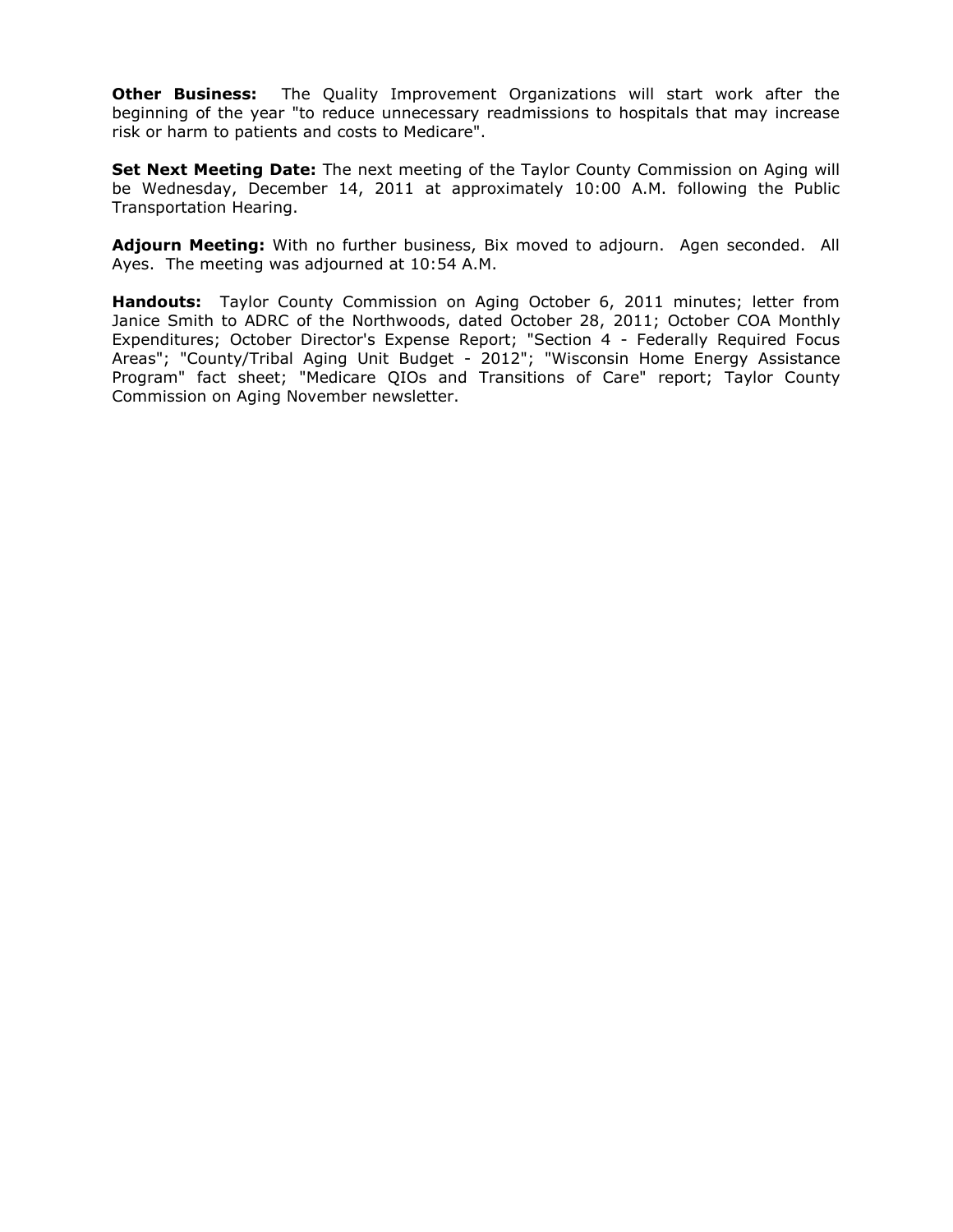Thursday, October 6, 2011 - 9:30 A.M. VFW Hall - Westboro, Wisconsin

**Members Present:** Agen, Albrecht, Bix, Brooks, Dubiak, Jochimsen, Peterson, Thums, Troyk. Dubiak left the meeting at 10:38 A.M.

### **Members Absent:** None

**Call To Order:** Chair Albrecht called the meeting to order at 9:32 A.M. Also present were Paul Thornton, Executive Director of Black River Industries, and Diane Niggemann, Taylor County Commission on Aging Director.

**Approve Minutes of the September 7, 2011 Meeting:** Troyk moved to approve the minutes of the September 7. 2011 meeting; Thums seconded. All Ayes. Motion Carried.

**Approve Agenda:** Thums moved to approve the agenda with twelve items; Peterson seconded. All Ayes. Motion Carried.

**Public Input:** Thornton thanked the Commission for the work it did in getting the resolution for the ADRC approved. He stated that everyone has to remember that "our mission is to protect our constituents, not to protect our turf". It was then pointed out that the ADRC is needed because not everyone is income-eligible for waiver services through Human Services. Reference was made to Bob Kellerman's comment that maybe the reason there are no waiting lists in Taylor County is that people are not aware there are services available. (Kellerman is the Executive Director of the Greater Wisconsin Agency on Aging Resources.)

Thornton stated that he is investigating the possibility of working with a national company on a subcontract basis to provide food services to our congregate and home delivery clients. The idea would be to have that national company provide meals at a lesser cost but still use the BRI kitchen and staff. There would also be an agreement to hire the disabled.

**2012 Budget:** The Commission on Aging operating budget had previously been reduced as requested by the Budget Review Committee, so they approved it pretty much as presented. Union wages will go up for 2012 per union contract, and insurance will go up 12% for 2012. Supervisory staff is now paying one-half of their retirement contributions; union workers will start paying one-half in 2013. The approximately \$70,000 in the fund balance will remain as is at the auditors' request. It appears the State of Wisconsin is going for "flat funding" of congregate meals, and this is good news since a reduction was anticipated. Now the budget must be submitted to the Greater Wisconsin Agency on Aging Resources (G.W.A.A.R.) for their approval.

**Discussion of ADRC Contract:** At its September meeting, the Taylor County Board of Supervisors approved joining the Aging & Disability Resource Center of the Northwoods. The original resolution was submitted to the County Board by the Commission on Aging, the ADRC Ad Hoc Committee, and the Human Services Board. However, at the County Board meeting an amendment was passed so that Taylor County will now employ the two I & A workers instead of a third party employing them as originally planned. This issue may be up for review. Troyk moved to suggest that the ADRC of the Northwoods satellite office in Taylor County be co-located with the Commission on Aging and the Senior Center and to have the Commission on Aging be the contracting County department with the ADRC of the Northwoods. Agen seconded the motion. All Ayes. Motion Carried.

**Director's Report:** The Senior Health, Wellness & Safety Fair will be held Thursday, October 27. Several members of the Commission volunteered to assist at the event. The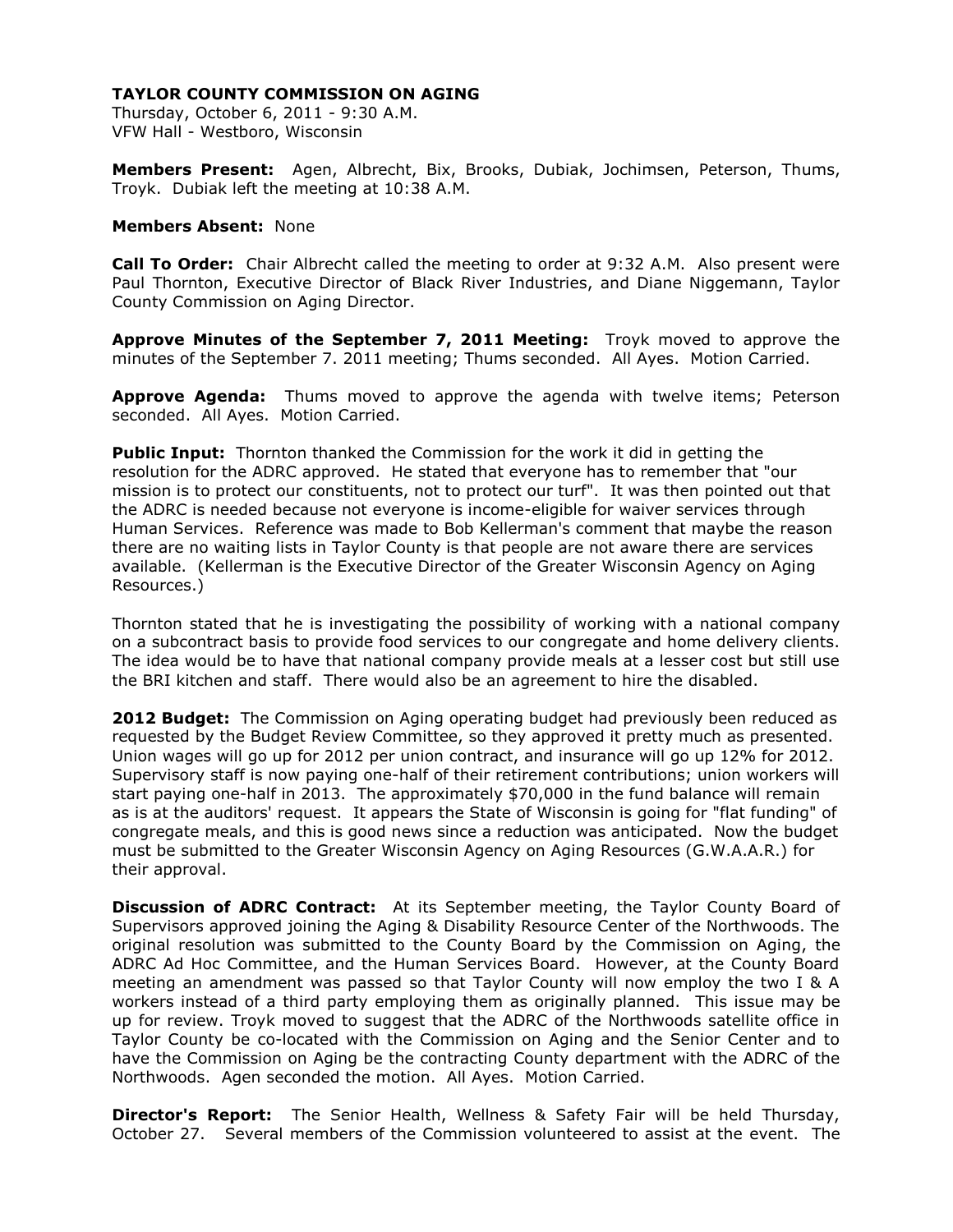Chat & Snack for the November 2 session will be on Alzheimer's disease. Chair yoga classes will be held on Mondays from October 3 to December 19 in the Multipurpose Room. Free computer basics classes are again being offered at Northcentral Technical College. Fire Prevention seminars will be held in Stetsonville on October 6, in Gilman on October 12, and in Rib Lake on October 13. The session in Medford is not yet scheduled.

**Review & Approve Monthly Expenses and Director's Monthly Expenses:** The Commission reviewed the Director's Expense Report of \$33.28 and the September Commission on Aging Monthly Expenditures of \$28,231.15. Thums moved to approve both reports; Peterson seconded. All Ayes. Motion Carried.

**Other Business:** There was no other business.

**Set Next Meeting Date:** The next meeting of the Taylor County Commission on Aging will be Wednesday, November 2, 2011 at 9:30 A.M. in Medford. The December meeting will be on the 14<sup>th</sup> and will include the Public Hearing on Transportation.

**Adjourn Meeting:** With no further business, Bix moved to adjourn; Thums seconded. All Ayes. Motion Carried. The meeting was adjourned at 11:02 A.M.

**Handouts:** Minutes of September 7, 2011 Commission on Aging; "Making the Right Choice: Choosing a Residential Facility"; Taylor County Commission on Aging October Newsletter; "3 Reasons We Can't Retire Early Anymore"; "The Wisconsin State Health Insurance & Assistance Program (SHIP)"; G.W.A.A.R. "Program Updates"; Director's Expense Report; September Commission on Aging Monthly Expenditures.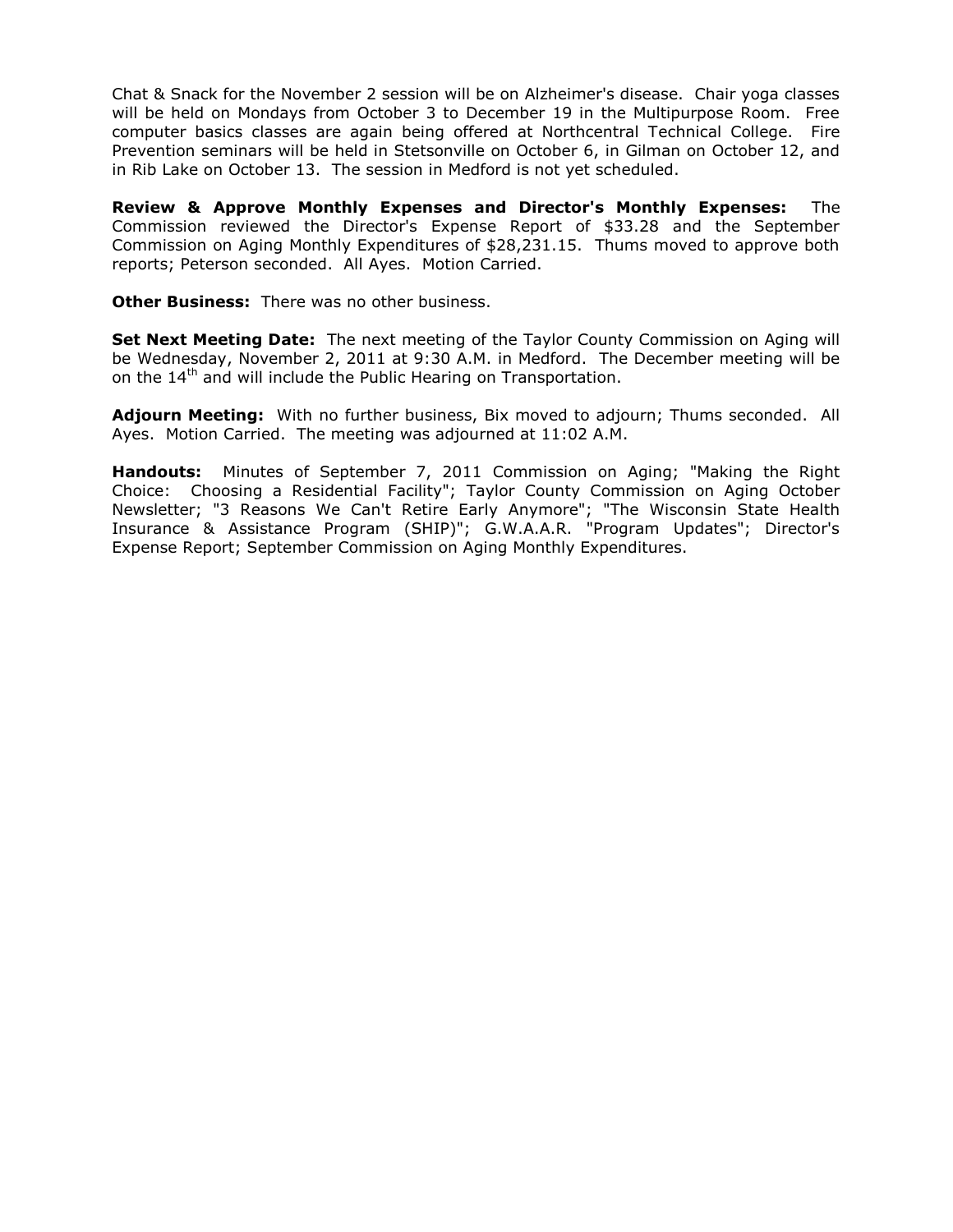Wednesday, September 7, 2011 - 9:30 A.M. Multi-Purpose Building

**Members Present:** Agen, Bix, Brooks, Dubiak, Jochimsen, Peterson, Thums, Troyk

**Members Absent:** Albrecht (excused)

**Call to Order:** In the absence of Chair Albrecht, Commission Member Thums called the meeting to order at 9:34 A.M. Also present were Diane Niggemann, Commission on Aging Director, and Bob Kellerman of the Greater Wisconsin Agency on Aging Resources (G.W.A.A.R.).

**Approve Minutes of the August 3, 2011 Meeting:** Troyk moved to approve the minutes of the August 3, 2011 meeting; Agen seconded. All Ayes. Motion Carried.

**Approve Agenda:** Bix moved to approve the agenda with thirteen items; Brooks seconded. All Ayes. Motion Carried.

**Public Input:** There was much discussion about the upcoming County Board vote on the Aging & Disability Resource Center. Bob Kellerman, Executive Director of the Greater Wisconsin Agency on Aging Resources, mentioned that the Human Services Department continually stresses the fact that Taylor County does not have a waiting list for services. He suggested that this may be due to the fact that not all people are aware services actually exist and so do not look for them. There is very little outreach from that department, and this may be the reason for no waiting list. Not much assistance is currently offered to the physically disabled. The disability portion of the ADRC of the Northwoods will have two Disability Benefit Specialists who will work exclusively with this group. These services are not currently available to any great extent in Taylor County.

**Correspondence from State of Wisconsin regarding Aging & Disability Resource Center (ADRC):** The Commission reviewed the letter from Pris Boroniec of the Department of Health Services (DHS) to Taylor County Board Chair Jim Metz. In that letter, Ms. Boroniec asks that Taylor County notify DHS of its intentions to proceed with an ADRC or not by November 2, 2011 because "If a county decides not to operate an ADRC under contract with DHS, the Department will need to identify an alternate organization to serve as the ADRC or as a local branch of a multi-county ADRC."

**Approve Resolution for an Aging & Disability Resource Center:** Troyk moved to approve the "Resolution Authorizing the Aging & Disability Resource Center of the Northwoods to Apply for Funding from the Department of Health Services for Operation of a Regional ADRC Serving Forest, Oneida, Taylor, and Vilas Counties and the Forest County Potawatomi Community, the Lac du Flambeau Band of Lake Superior Chippewa Indians, and the Sokaogon Chippewa Community". Dubiak seconded. Roll Call: Yes - Agen, Bix, Brooks, Dubiak, Jochimsen, Peterson, Thums, Troyk; No - 0; Absent - 1 (Albrecht). The motion passed 8-0-1.

**Review/Approve Budget for 2012:** After review of the revenues and expenditures for the Commission on Aging and the Nutrition Fund, Brooks moved to approve the COA budget at \$117,889 and send it to the County Board for approval; Jochimsen seconded. Roll Call: Yes - Agen, Bix, Brooks, Dubiak, Jochimsen, Peterson, Thums, Troyk; No - 0; Absent - 1 (Albrecht). The motion passed 8-0-1.

**Director's Report:** September is Falls Prevention Month, and September 16 is Falls Prevention Day. On that day, demonstrations and presentations will be made at the Multi-Purpose Room from 9 A.M. until 12 Noon. A Chat & Shack covering "Assistive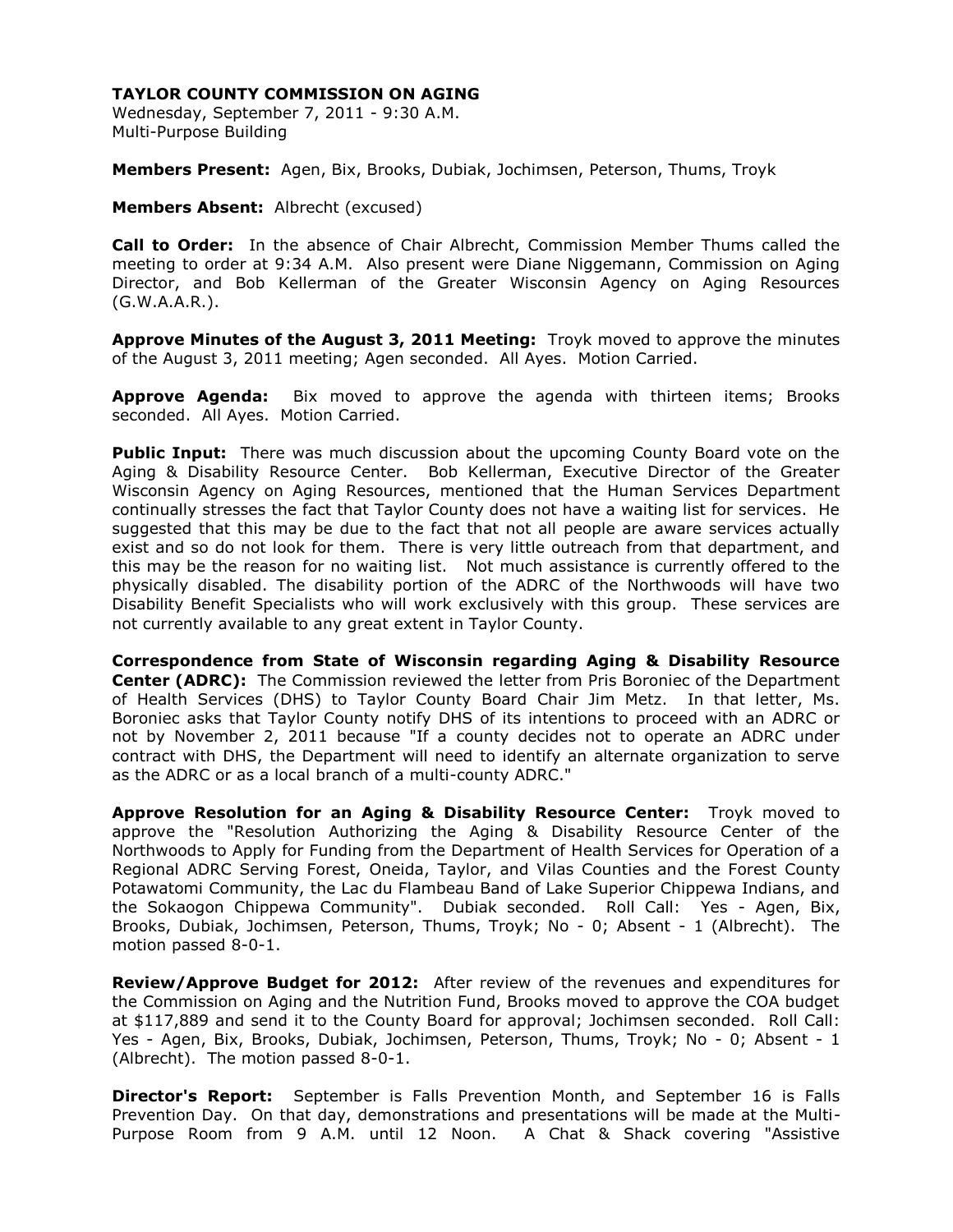Devices/Helping You to Stay at Home" will be at the Multi-Purpose Room on Wednesday, October 5, 2001 from 1 - 2 PM. A Tour of Trees & Lunch at Jump River Community Hall will be the September Minibus Day Trip on Thursday, September 22. Medicare Open Enrollment will be between October 15 and December 7 this year.

**Review/Approve Monthly COA & Director's Expenses:** After review, Bix moved to approve the monthly COA Expenses of \$31,305.41 and Director's Expenses of \$103.02. Troyk seconded. All Ayes. Motion Carried.

**Other Business:** There was no other discussion.

**Set Next Meeting Date:** The next meeting of the Taylor County Commission on Aging will be Thursday, October 6, 2011 at 9:30 A.M. This will also be a Nutrition Advisory Council meeting and will take place at the Westboro Nutrition Site.

**Adjourn:** With no further business, Troyk moved to adjourn; Bix seconded. All ayes. The meeting was adjourned at 11:50 A.M.

**Handouts:** August 2, 2011 minutes of the Commission on Aging; letter from Pris Boroniec of the Department of Health Services to Taylor County Board Chair Jim Metz dated August 23, 2011; Resolution for an Aging & Disability Resource Center in Taylor County; various budget documents for 2012; COA Monthly Expenditures; Director's Expense Report; "Family Care & Managed Care Organizations", an article; Commission on Aging September Newsletter.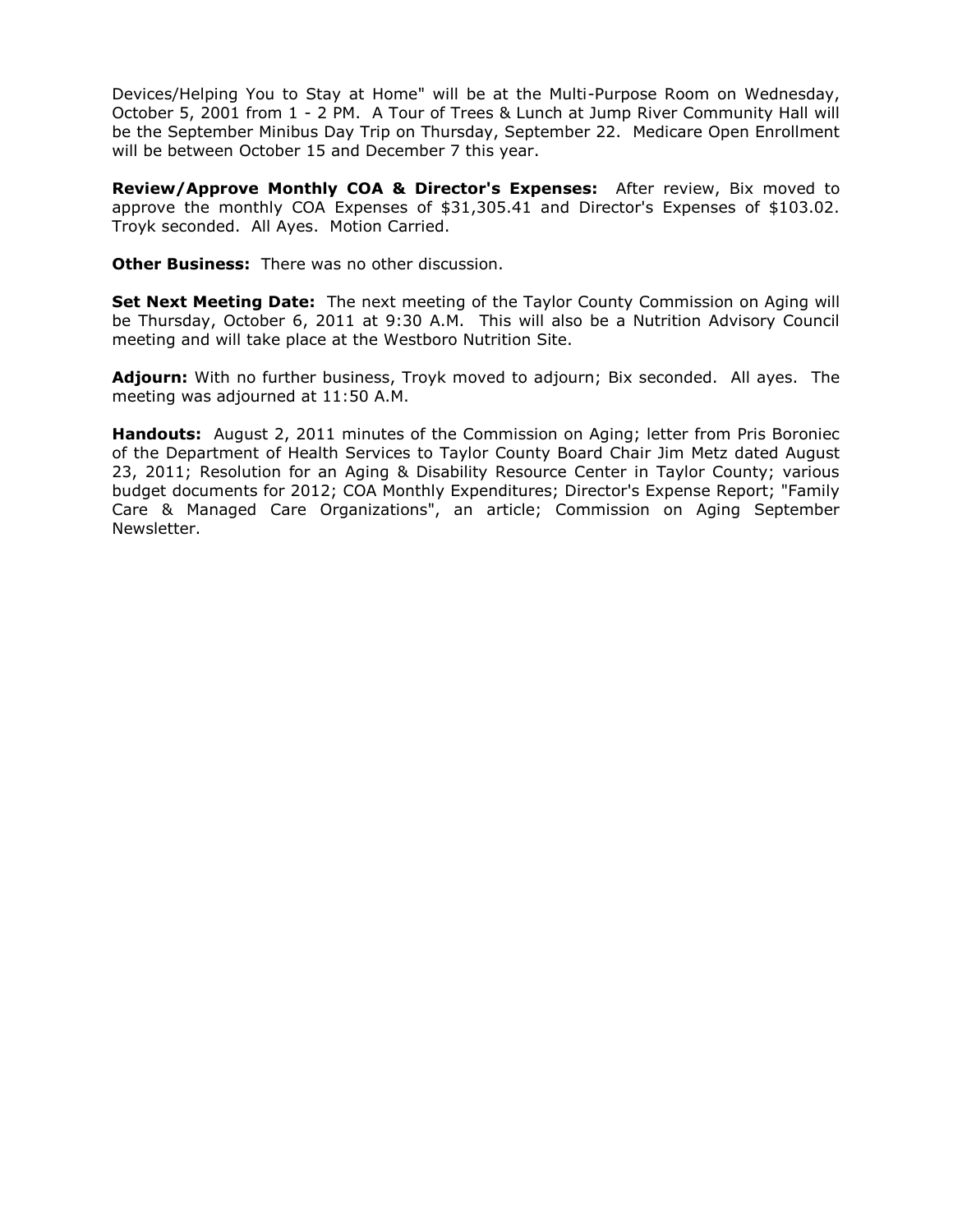Wednesday, August 3, 2011 - 9:30 A.M. Goodrich Senior Dining Center

**Members Present:** Agen, Albrecht, Bix, Brooks, Dubiak, Jochimsen, Peterson, Thums, Troyk

### **Members Absent:** None

**Call To Order:** Chair Albrecht called the meeting to order. Also present were Commission on Aging Director Niggemann and Goodrich Nutrition Site Manager Kropp.

**Approve Minutes of the July 13, 2011 Meeting:** Peterson moved to approve the minutes of the July 13, 2011 meeting; Troyk seconded. All Ayes. Motion Carried.

**Approve Agenda:** Bix moved to approve the agenda with twelve items; Thums seconded. All Ayes. Motion Carried.

**Public Input:** There was no public input.

**Aging & Disability Resource Center (ADRC) Update:** At its June meeting, the Commission on Aging signed a Letter of Intent to be included in the ADRC of the Northwoods' application to the State of Wisconsin. The Implementation Team, which includes a member from Taylor County, is working on setting up bylaws and revising the timelines for the opening of the ADRC. The resolution to have Taylor County officially join the ADRC of the Northwoods will be presented to the County Board for approval on September 20. The Commission reviewed the current Transition Plan and the Organizational Chart for the ADRC of the Northwoods. An ADRC of Wisconsin brochure was distributed. The Commission felt that many people in the community either were not aware of ADRCs or don't know what ADRCs are. There was discussion on how to communicate this information to stakeholders.

**Discuss Resolution to the County Board Authorizing the ADRC of the Northwoods to Apply for Funding from DHS for Operation as a Regional ADRC:** Director Niggemann went through a preliminary copy of the proposed resolution to the Taylor County Board for approval of Taylor County joining the ADRC of the Northwoods. A final copy will be presented for approval at the next meeting.

**2012 Budget:** The budget figures will be presented to the Commission in September and then will be forwarded to the Budget Review Committee. All departments are being asked to present a 2% cut in their proposed 2012 budgets. This will be difficult.

**Review/Approve Monthly Expenditures & Director's Monthly Expenses:** Troyk moved to approve Director's Expenses in the amount of \$139.64 and COA Monthly Expenditures in the amount of \$48,286.49.

**Other Business:** Falls Prevention Day is Friday, September 16, 2011. A "Snack & Chat" is scheduled for today, and the subject is diabetes. The Senior Health Fair is scheduled for Thursday, October 27. The Gilman Senior Center was flooded during the recent rains. Buildings & Grounds will be working this week to dry out the relatively new carpeting in an attempt to save it.

**Set Next Meeting Date:** The next meeting of the Taylor County Commission on Aging will be Wednesday, September 7, 2011 at 9:30 A.M. in Medford. The following meeting will be Thursday, October 6, 2011 at 9:30 A.M. in Westboro.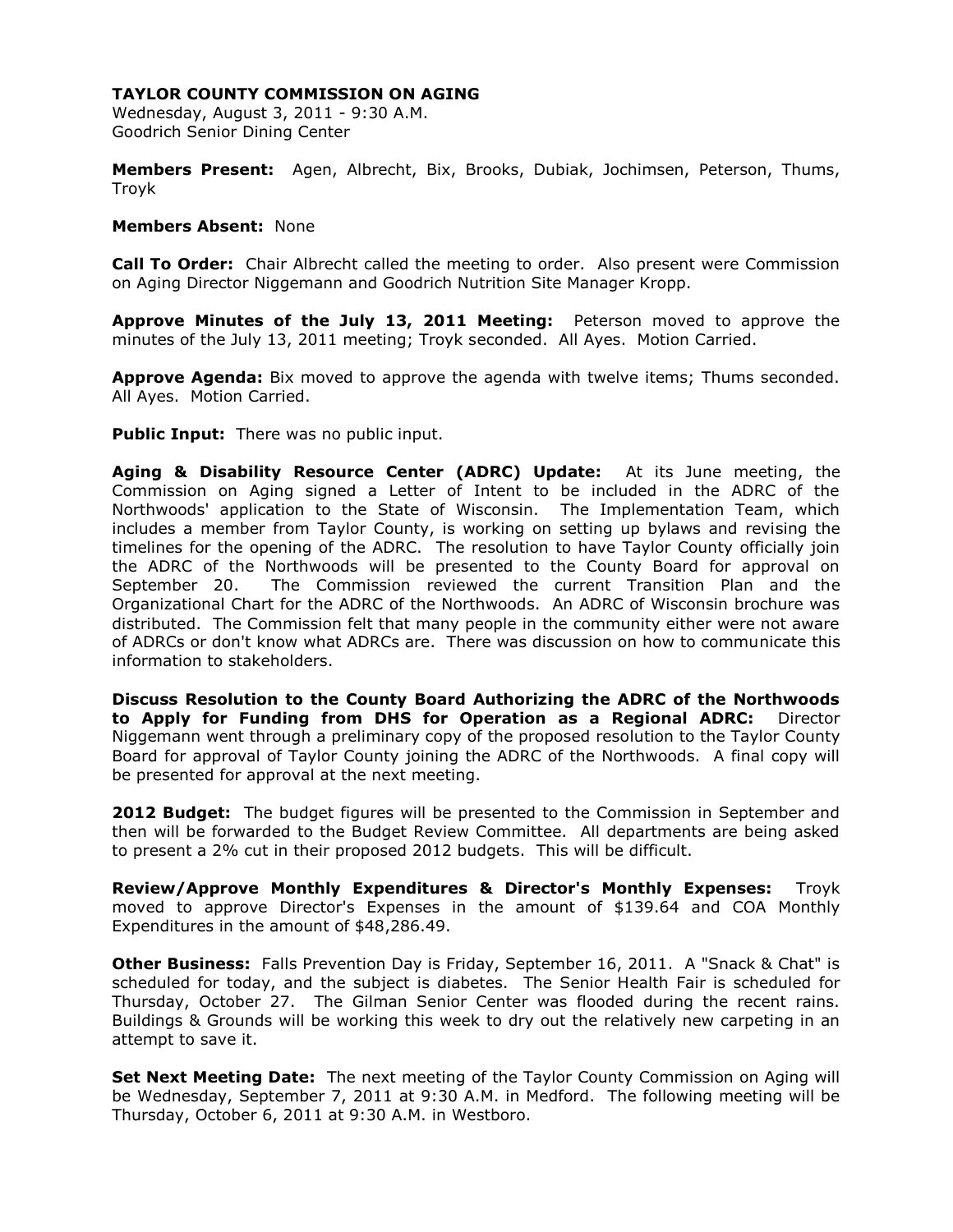**Adjourn Meeting:** With no further business, Bix moved to adjourn; Troyk seconded. All Ayes. The meeting was adjourned at 11:01 A.M.

**Handouts:** Minutes of the Taylor County Commission on Aging July 13, 2011 meeting; "ADRC Transition Plan"; "ADRC Organizational Plan"; Draft Resolution to authorize Taylor County participating in the ADRC of the Northwoods; July Director's Expense Report; July COA Monthly Expenditures Report; Information on communicating with stakeholders; copy of the 2010 COA Audit; flyer on Falls Prevention Day; "ADRC of Wisconsin" brochure; August Commission on Aging Newsletter.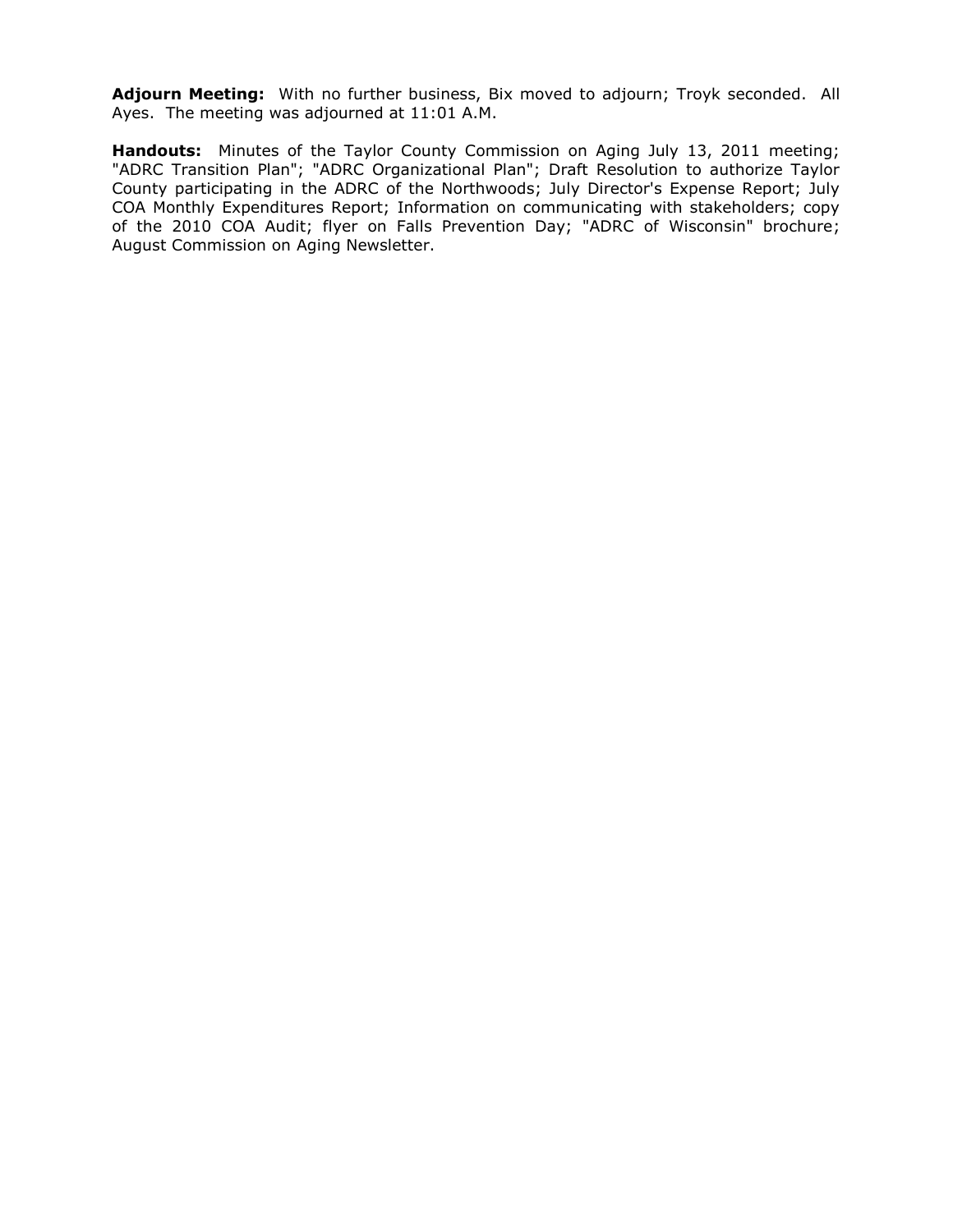Wednesday, July 13, 2011 - 9:30 A.M. Multi-Purpose Building

**Members Present:** Agen, Albrecht, Bix, Brooks, Dubiak, Jochimsen, Peterson, Thums, Troyk

### **Members Absent:** None

**Call To Order:** Chair Albrecht called the meeting to order at 9:30 AM. Also present were: Paul Thornton, Black River Industries (BRI); Bob Kellerman, Greater Wisconsin Agency on Aging Resources (G.W.A.A.R.); Sherri Schuelke and Janice Smith, State of Wisconsin Office of Resource Center Development; Dave Krug, Chair of the Taylor County Aging & Disability Resource Center Ad Hoc Committee; Jim Metz, Taylor County Board Chair; Amber Fallos, Taylor County Human Services Department.

**Approve Minutes of the June 1, 2011 Meeting:** Thums moved to approve the minutes of the June 1, 2011 meeting; Troyk seconded. All Ayes. Motion Carried.

**Approve Agenda:** Bix moved to approve the agenda with thirteen items; Thums seconded. All Ayes. Motion Carried.

**Public Input:** Thornton reported that the Black River Industries Golf Tournament was a huge success. He also reported that a new bus will go on line in September or October of this year. There are many problems with the Medicaid transportation shift to LogistiCare. BRI has asked Gov. Scott Walker and State Sen. Pam Galloway to tour the BRI facility.

**Staff Update:** Director Niggemann reported that her staff is temporarily working a fortyhour week instead of the normal 35 hours because of all the problems the Commission on Aging is having with the transfer of transportation to LogistiCare. In addition, her staff still needs to process about \$26,000 in Medicaid reimbursements to the County.

**Update on Aging & Disability Resource Center (ADRC) Ad Hoc Committee Meeting:**  At the last ADRC Ad Hoc Committee meeting, a motion was made to suspend going forward with an ADRC for Taylor County. That motion failed 3-4. On July 14, 2011 the Taylor County Finance Committee will determine whether to disband the ADRC Ad Hoc Committee. Janice Smith of the State of Wisconsin Office of Resource Center Development then spoke to the Commission. She stated that the State has made a commitment NOT to require any county to contribute money to its ADRC, although counties may elect to provide additional funds to provide additional services. The two main advantages of ADRCs over the current system are that additional services (especially options counseling) are available regardless of income and the ADRCs will have the services of a Disability Benefit Specialist. This is a much-needed position that is currently not available in those counties that do not have an ADRC. The overall purpose of the ADRCs is to educate clients on how best to use their own money to provide the types of services they need. There has been some concern over the fact that Family Care (in the form of Managed Care Organizations) will not be available for some time to come. Smith emphasized that ADRCs and Family Care are two separate entities. She further reported that half of the original nine pilot ADRCs did not have Family Care when they started and continued without for about eight years. At the present time, Forest County and Brown County do not have Family Care and have been operating without it for years. Currently 59 counties have ADRCs and seven more have committed to having one within the next year. If Taylor County decides not to proceed with the Taylor County ADRC at this time, the State of Wisconsin has the authority to give the ADRC to another entity, even a private non-profit organization.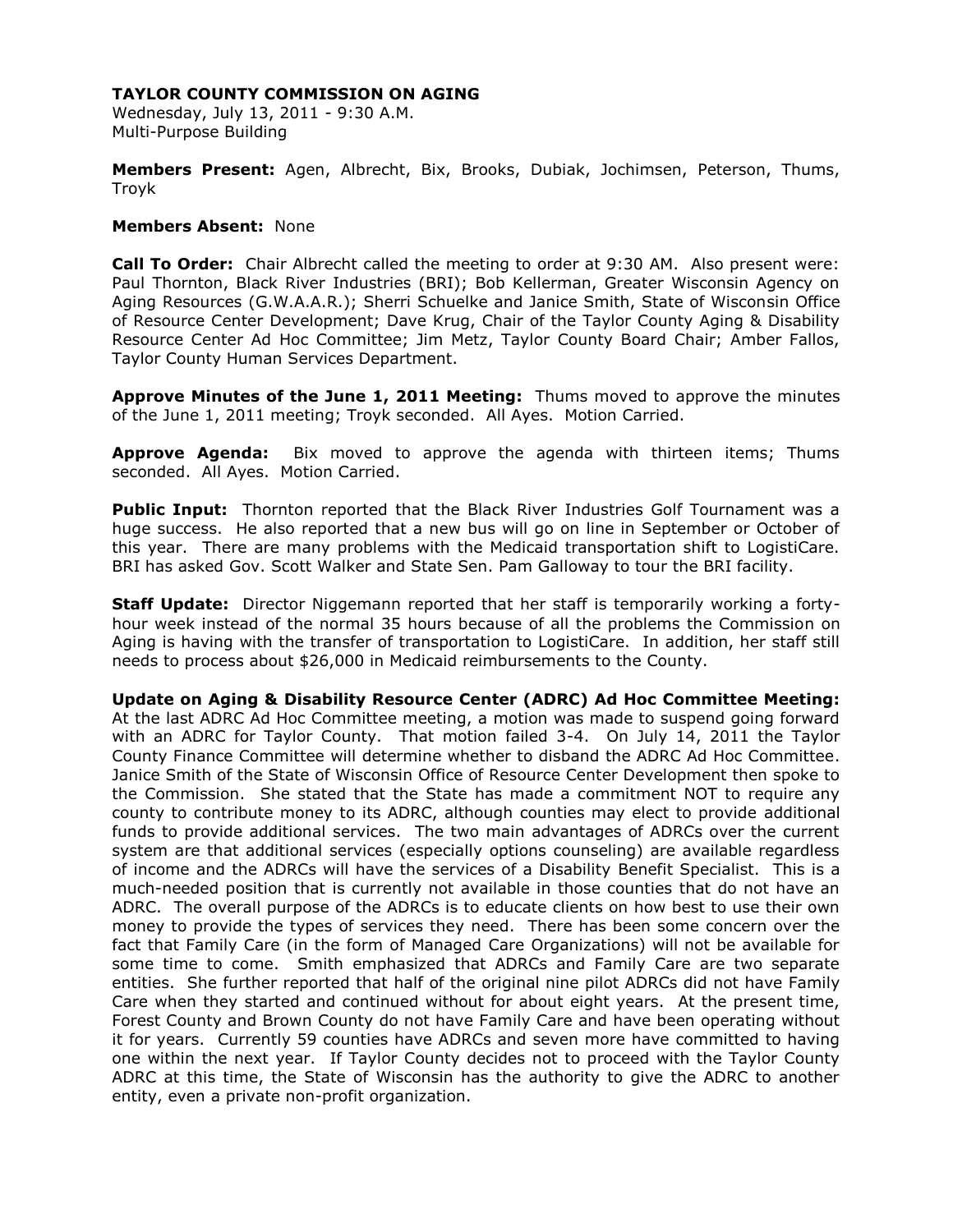**Discus and Act on Commission on Aging Plan for Aging & Disability Resource Center for Taylor County:** There was considerable discussion on how to proceed from here, especially with the Finance Committee possibly voting to disband the ADRC Ad Hoc Committee. Bix asked Metz if he could ask the Finance Committee to give the ADRC Committee until the next County Board meeting (in two months) to make its case for an ADRC in Taylor County. Metz agreed to do this. (NOTE: The Finance Committee voted to delay action on the disbandment until at least October 1, 2011.)

**Discuss and Act on Letter of Intent to go Forward with the ADRC:** After considerable discussion, Troyk moved to approve the Letter of Intent for Taylor County to go Forward with the ADRC. Agen seconded. All Ayes. Motion Carried.

**Letters of Support for ADRC - Northwoods Plan to the State:** Niggemann reported that she is looking to the community to provide letters of support for the ADRC in Taylor County.

**Review & Approve Monthly Expenses:** Dubiak moved to approve COA Monthly Expenditures in the amount of \$39,777.59 and Director's Expenses of \$92.59. Brooks seconded. All Ayes. Motion Carried.

**Set Next Meeting Date:** The next meeting of the Taylor County Commission on Aging will be held at the Goodrich Nutrition Site on Wednesday, August 3, 2011 at 9:30 A.M.

**Adjourn Meeting:** Troyk moved to adjourn the meeting; Bix seconded. All Ayes. The meeting was adjourned at 11:25 AM.

**Handouts:** June 1, 2011 Commission on Aging Minutes; Director's Expense Report; COA Monthly Expenditures Report; "What is the Voter Identification (Voter I.D.) Law?"; "What is an Aging & Disability Resource Center?"; "ADRC of the Northwoods Planning Consortium Common Message #14"; copy of the Taylor County "Northwoods ADRC Planning Consortium Draft Letter of Intent"; "Letter of Intent for the Taylor County Commission on Aging Going Forward in the Development of an Aging & Disability Resource Center"; July 2011 Commission on Aging Newsletter.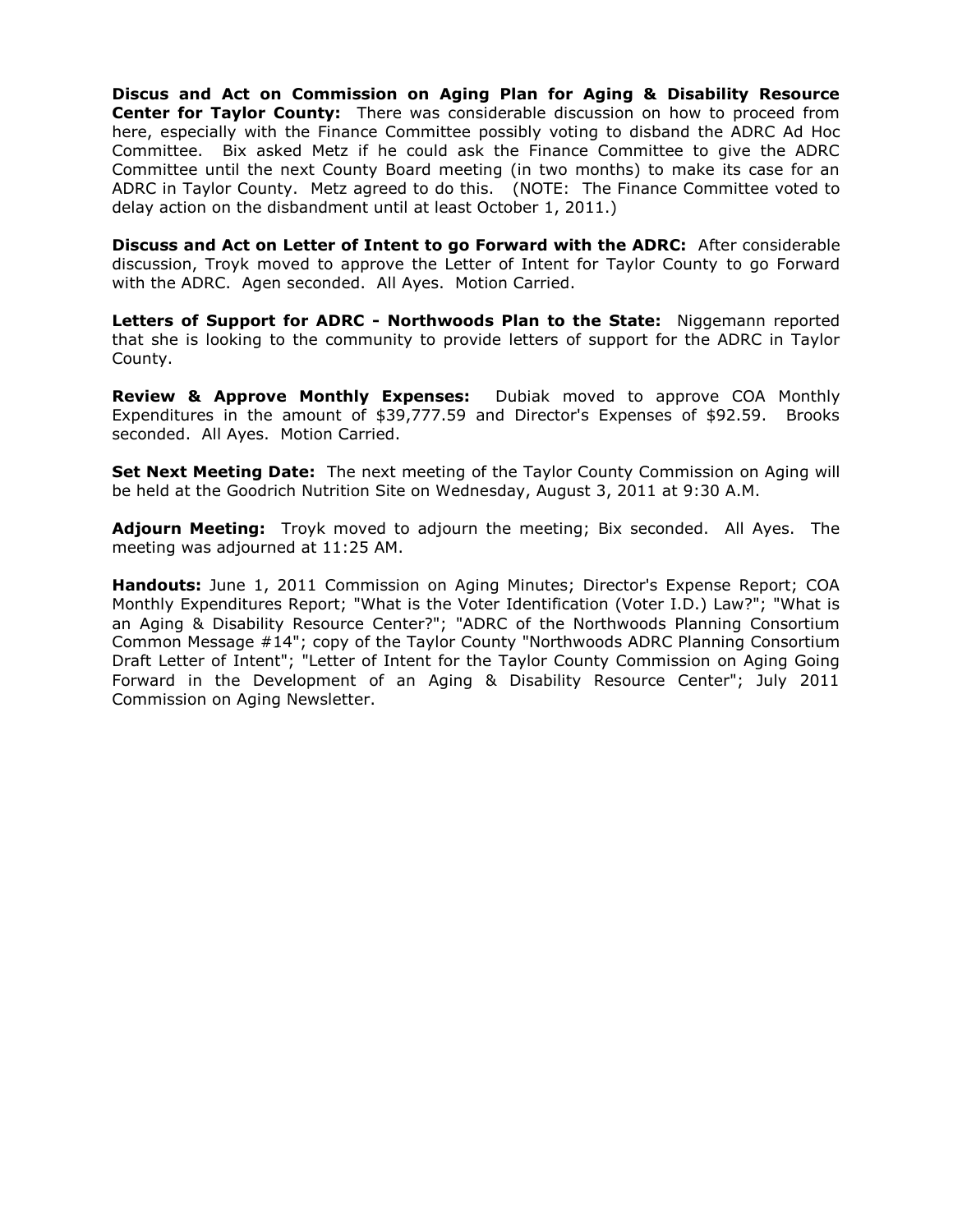Wednesday, June 1, 2011 - 9:30 A.M. Multipurpose Building

**Members Present:** Agen, Albrecht, Bix, Brooks, Dubiak, Jochimsen, Peterson, Thums, Troyk

### **Members Absent:** None

**Call To Order:** Chair Albrecht called the meeting to order at 9:34 A.M. Also present for at least part of the meeting were: Paul Thornton, Director of Black River Industries; Dave Krug, attending as Chair of the ADRC Ad Hoc Committee; Bob Kellerman, Executive Director of Greater Wisconsin Agency on Aging Resources, Inc.

**Approve Minutes of the May 11, 2011 Meeting:** Troyk moved to approve the minutes of the May 11, 2011 meeting; Thums seconded. All Ayes. Motion Carried.

**Approve Agenda:** Thums moved to approve the agenda with eleven items; Bix seconded. All Ayes. Motion Carried.

**Public Input:** Paul Thornton of Black River Industries (BRI) reminded Commission Members that BRI is sponsoring a golf tournament as fundraiser at Tee-Hi Golf Course on June 24. The public is invited to come just for lunch for a small contribution.

**Importance of an Aging & Disability Resource Center for Taylor County Residents:**  Bob Kellerman of Greater Wisconsin Agency on Aging Resources, Inc. (G.W.A.A.R.) began by discussing his organization. G.W.A.A.R. covers all of Wisconsin except Milwaukee County and part of Dane County. The various Commissions on Aging file plans on how to spend their state funding, and then G.W.A.A.R. releases the state funds to them. G.W.A.A.R.'s mission is to "deliver innovative support to aging lead agencies as we work together to protect the well-being of older people in Wisconsin".

Kellerman feels that the Aging & Disability Resource Center should operate within the Commission on Aging because it is estimated that 80% of its consumers are older people. The remaining 20% are people aged 18-59 with disabilities such as developmental disabilities or physical disabilities. The ADRC is not a replacement of either the Human Services Department or the Commission on Agency. It is an agency that has the insight and money to provide more and better resources to its constituents. The impetus for ADRCs came from the Federal government which wanted a one-stop facility to offer aid to disabled and aging citizens. Once the ADRC opens, the numbers of people seeking assistance vastly increases, indicating a need that is not now met.

The ADRC offers these services which are generally not offered elsewhere at this time: short-term options counseling even to those consumers who are not eligible for the traditional waiver programs, more long-term assistance to individuals as they age, case management in the longer term for people who are not eligible for those traditional programs, assistance with making decisions about everyday issues, an emphasis on prevention, the services of a Disability Benefits Specialist (a service which is totally not available in Taylor County at this time), information on ancillary services which are typically not part of any program currently being offered.

Kellerman pointed out that two Governors, one a Democrat and one a Republican, have endorsed the ADRC plan which is designed to provide greatly expanded services at no additional cost to the county. This is going to be an especially important program as Baby Boomers enter the aging population, threatening to overwhelm the system with their sheer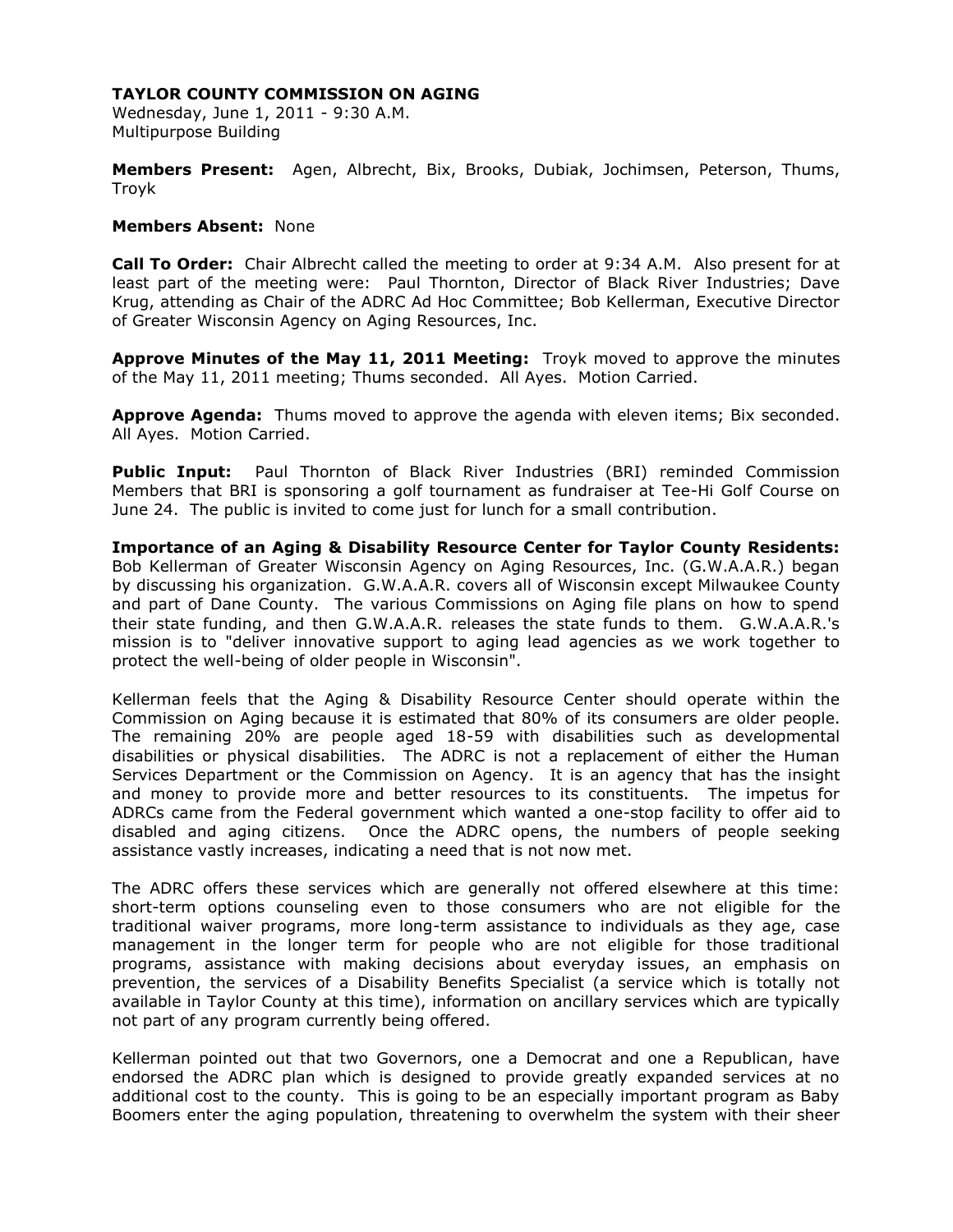numbers. ADRC emphasizes the consumer, not the program; and this represents a drastic change in providing services.

**Staff Update:** At the most recent Personnel Committee meeting, one of the members asked if the Commission on Aging could get by with having Black River Industries handle all of the remaining transportation calls instead of hiring a part-time employee. The answer is that BRI could handle these calls; however, that misses the point. The Commission needs another person in the office to handle all telephone calls and walk-in traffic, as well as other secretarial duties in the office. This is actually a request to go back to the staffing situation in the office before the most recent retirement. Niggemann is requesting a part-time (20 hours/week) position that would be paid totally without county tax levy.

**LogistiCare/MA Transportation:** LogistiCare will be taking over all Medicaid transportation as of July 1, 2011. Dialysis and wound care patients will get priority for transportation.

**Review/Approve Monthly Expenses:** Troyk moved to approve Director's Expenses of \$131.02 and COA Monthly Expenditures of \$27,454.31. Agen seconded the motion. All Ayes. Motion Carried.

**Other Business:** There was no other business. Handouts were distributed on the Family Care audit and the freeze of Family Care expansion, G.W.A.A.R., and SeniorCare.

**Set Next Meeting Date:** The next meeting of the Taylor County Commission on Aging will be held at the Goodrich site on Wednesday, July 13, 2011 at 9:30 A.M.

**Adjourn Meeting:** With no further business, Bix moved to adjourn; Troyk seconded. All Ayes. The meeting was adjourned at 11:40 A.M.

**Handouts:** May 11, 2011 Taylor County Commission on Aging minutes; Greater Wisconsin Agency on Aging Resources, Inc. brochure; "Family Care Audit Shows Positive Results"; "The Legislative Joint Finance Committee on May 24, 2011 Adopted a Motion Amending Governor Walker's 2011-2013 State Budget to Preserve SeniorCare With No Changes"; "The Joint Finance Committee Voted on May 24, 2011 to Implement the Freeze on the Family Care Program"; COA Monthly Expenditures; Director's Expense Report; Commission on Aging June Newsletter.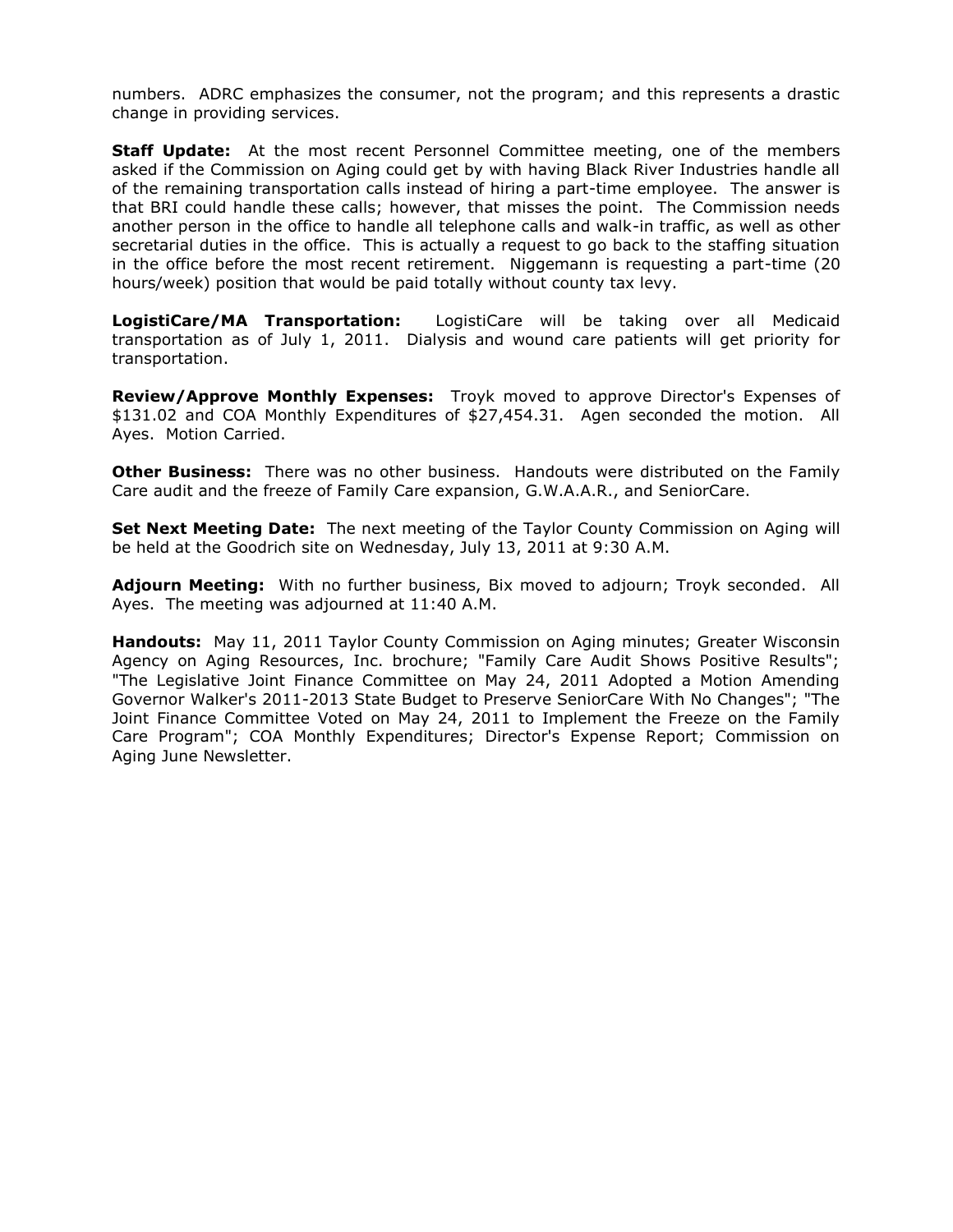Wednesday, May 11, 2011 - 9:30 A.M. Multipurpose Building

**Members Present:** Agen, Albrecht, Bix, Brooks, Dubiak, Jochimsen, Peterson, Thums, Troyk

### **Members Absent:** None

**Call To Order:** Chair Albrecht called the meeting to order at 9:30 A.M. Also present were Stacy Reich of Black River Industries and (for a portion of the meeting) Peggy Kellnhofer of the Taylor County Human Services Department and Larry Brandl, Taylor County Accountant.

**Approve Minutes of the April 14, 2011 Meeting:** Troyk moved to approve the minutes of the April 14, 2011 meeting. Peterson seconded. All Ayes. Motion Carried.

**Approve Agenda:** Bix moved to approve the agenda with sixteen items; Thums seconded. All Ayes. Motion Carried.

Public Input: Stacy Reich reported that Black River Industries is being charged a fuel surcharge for delivery of its supplies and is thus forced to pass that surcharge along to Taylor County. Black River Industries is looking into becoming a provider for LogistiCare, the new non-emergency medical transportation contractor for the State of Wisconsin.

**Introduction of New COA Members:** Darla Jochimsen and Paula Dubiak, replacing Marguerite Klingbeil and Frances Soper, were introduced to the Commission Members.

**2010 Budget Summary, Larry Brandl, Taylor County Accountant:** Brandl reviewed the 2010 budget figures for both the Nutrition Program and the Commission on Aging. Total expenses for the Nutrition Program for 2010 were \$508,510.52; while total revenues were \$517,135.35, resulting in a surplus of \$8,624.83. The County Board Appropriation for this program was \$13, 194.00. Monies paid by the public for these services amounted to \$288,789.00. For comparison purposes, the surplus for 2009 was \$23,012.33. Total expenses for the Commission on Aging for 2010 were \$156,602.15; while total revenues were \$160,254.45, resulting in a surplus of \$3,652.30. The County Board Appropriation for this program was \$120,295.00. Monies paid by the public for these services amounted to \$39,959.45. For comparison purposes, the surplus for 2009 was \$2,568.67.

The fund balance for the Nutrition Program is \$98,349.30 of which \$28,852.29 is designated for Care Call, leaving an undesignated fund balance amount of \$69,497.01. This amounts to 13.27% of the annual budget. Any percentage over 10% is excellent. This fund balance is necessary because the contracts the Commission has with the State of Wisconsin are all back-loaded, necessitating sufficient available funds to get through the first part of the year. The fund balance for the Commission on Aging is \$71,404.93 of which \$6,665.46 is designated for smaller programs and \$64,739.47 is undesignated.

The Commission thanked Niggemann for her careful handling of the funds entrusted to her department. Niggemann and Brandl thanked the Commission for their conservative approach to spending.

**Review/Approve United Way Application:** Niggemann is applying to United Way for a \$5,000 grant to help defray the delivery costs of home-delivered meals. The cost of the program is \$20,000, so this \$5,000 is a significant portion of the program. Bix moved to approve the application; Brooks seconded. All Ayes. Motion Carried.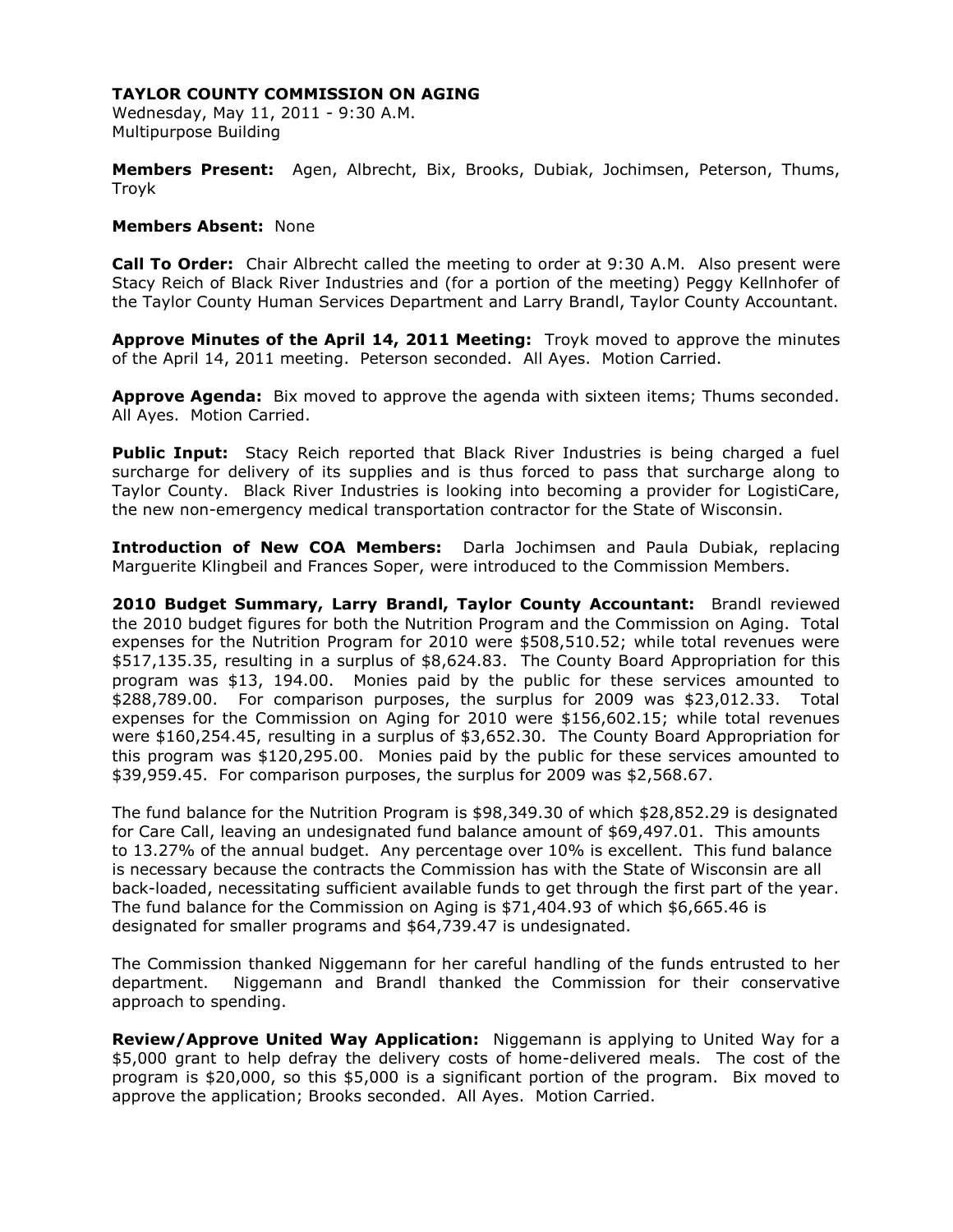**Family Caregiver Assessment:** A recent survey on caregivers was conducted. The assessment was very favorable, although we stated that we do not provide any counseling to caregivers. The State suggested that we should classify our caregiver meetings as counseling sessions. In other words, we are doing more for caregivers than we took credit for in our assessment. No further action is needed.

**ADRC Update:** Director Niggemann gave a reprise of the ADRC concept to the new Commission Members. There is some concern at the State level that Taylor County is not emphasizing its Aging component in the proposed ADRC. The president of the Greater Wisconsin Agency on Aging Resources, Robert Kellerman, would like to discuss this matter with the Commission at its next meeting.

**Medical Assistance Transportation Brokerage Update:** LogistiCare, a Georgia-based firm, will be taking over non-emergency medical assistance patient transportation services as of July 1, 2011. They are currently providing similar services in 39 states. JoAnne Vanden Heuvel, a limited term employee with Taylor County, has been handling those duties; but her position will end June 30. Taylor County could become a provider, working under LogistiCare. However, Niggemann does not recommend this. Under the new system, the cost to the Commission on Aging to run the program would be about \$5,000 annually. Thums moved NOT to participate in the program as a provider; Troyk seconded. All Ayes. Motion Carried.

**Review/Approve Request to Fill Secretarial/Transportation Position:** Once the new medical assistance transportation program goes into effect, the COA will still need to set up reservations for private pay transportation. This person would also handle secretarial and receptionist duties, handle the newsletter, and perform many other duties. Niggemann would like permission from the Commission to ask the Personnel and Finance Committees to have a part-time position authorized. She feels this could be done without any County tax levy dollars. She would like a 21-hour-per-week position. Troyk moved to authorize Niggemann asking for this position; Agen seconded the motion. The vote was 8-1 in favor with Thums voting "No". (Thums felt that it should be a half-time position only. Since the Commission on Aging is open 35 hours per week, that would be a 17.5-hour-per-week position.) Motion Carried.

**Review/Approve Director's Expenses & Review/Approve Monthly Expenses:**  Thums moved to approve director's expenses of \$23.80 and monthly COA expenses of \$7,332.01. Peterson seconded. All Ayes. Motion Carried. (NOTE: The monthly expenses do not include a Black River Industries invoice for the month of April; this will be included in May expenditures.)

**Other Business:** The 2011 Minibus Day Trips for the year were reviewed. The Final Affairs Seminar was cancelled due to lack of interest. Thirty people attended the Chat & Snack session on roundabouts. An AARP Driver Safety Class will be held on May 25, 2011, and Teepa Snow will give a presentation on dementia and Alzheimer's on June 17.

Set Next Meeting Date: The next meeting of the Taylor County Commission on Aging will be Wednesday, June 1, 2011 when Robert Kellerman of the Greater Wisconsin Agency on Aging Resources will be present.

Adjourn: With no further business; Thums moved to adjourn; Agen seconded. All Ayes. The meeting was adjourned at 11:50 A.M.

Handouts: Minutes of the April 14, 2011 Taylor County Commission on Aging; "2010 Nutrition Program Results"; "2010 Commission on Aging Results"; "Logisticare", a Power Point presentation on the new non-emergency medical transportation services; Director's Expense Report; "COA Monthly Expenditures"; May COA Newsletter.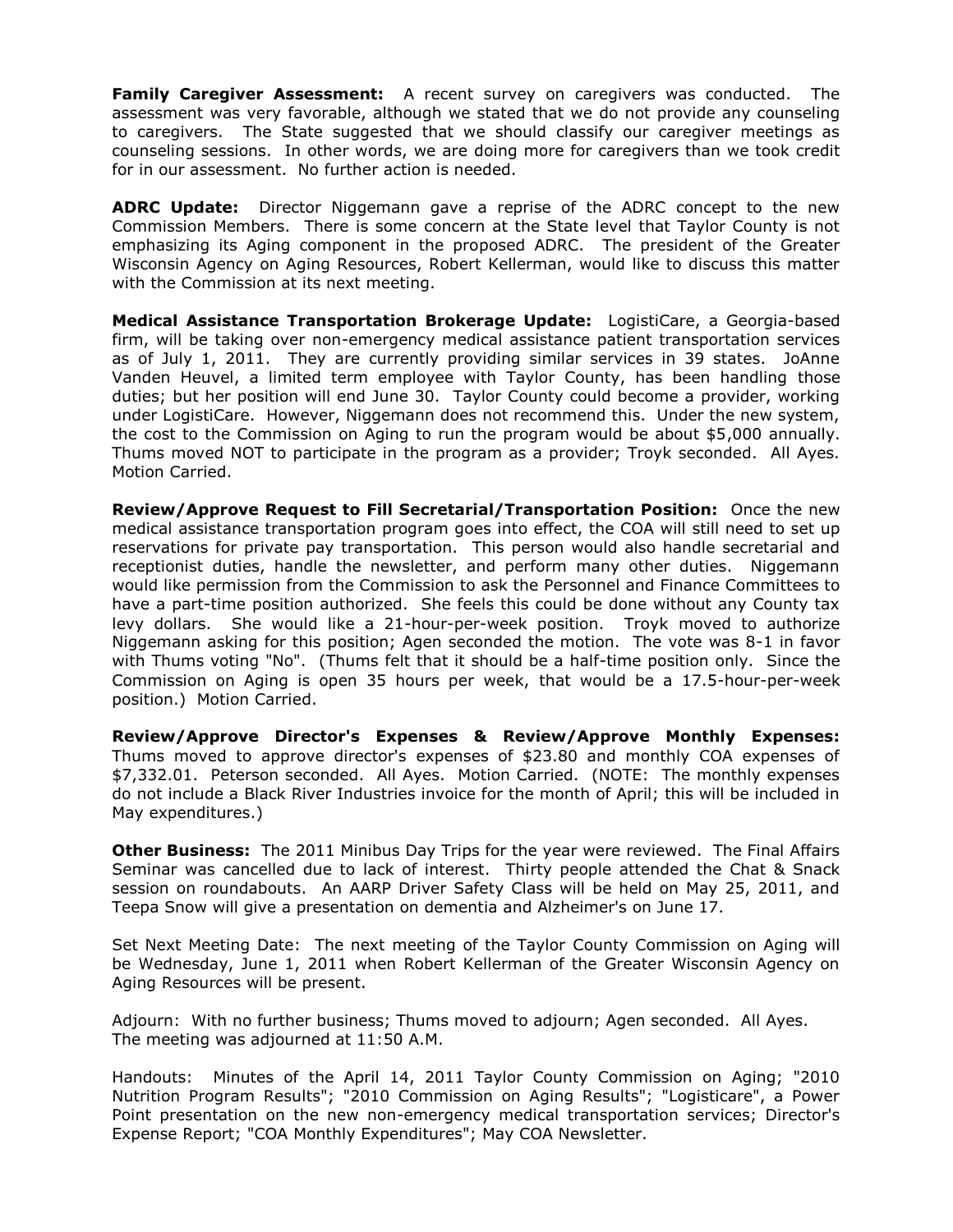Thursday, April 14, 2011 - 9:30 A.M. Stetsonville Senior Dining Center

**Members Present:** Agen, Albrecht, Bix, Brooks, Klingbeil, Peterson, Soper, Thums, Troyk

### **Members Absent:** None

**Call To Order:** Chair Albrecht called the meeting to order at 9:32 A.M. Thums arrived at 9:36. Also present were Stacey Reich of Black River Industries and Frank Soper.

**Approve Minutes of the March 9, 2011 Meeting:** Troyk moved to approve the minutes of the March 9, 2011 meeting. Klingbeil seconded. All Ayes. Motion Carried.

**Approve Agenda:** Bix moved to approve the agenda with fourteen items; Peterson seconded. All Ayes. Motion Carried.

**Public Input:** Stacey Reich announced that Black River Industries passed their recent Taylor County inspection with no citations. They are now eligible for a Food Safety Award from the County. They also received a \$1,000 grant from the AnnMarie Foundation; this grant will be put toward Bus Share.

**MA Transportation Brokerage & Effect on Staffing:** Logisticare will start Medical Assistance Transportation on July 1, 2011. It is not known if they will be using our volunteer drivers because of all the training and equipment that will be required. We will probably need a person in the office to handle transportation issues. Niggemann felt she should be able to staff the position without any county tax levy, but there still could be issues with hiring another person. Currently she is using a limited-term employee, but that will have to change. She will know more next month.

**ADRC Update/Conference Report:** The ADRC of the Northwoods consortium is still working on the budget for the regional ADRC. Work is proceeding on the application for the ADRC to be submitted to the State of Wisconsin. A resolution should be available for presentation to the Taylor County Board in June or July.

Several people from our ADRC Ad Hoc Committee attended the ADRC Conference this past Tuesday. All agreed it was an excellent conference with many good ideas made available to the attendees. Bix and Niggemann attended the morning session for Board Members which dealt with such issues as how to improve the effectiveness of the board, how to identify unmet needs, citizen input, and how involved the board should be in marketing, quality assurance, and complaints. This was a very hands-on session with several tabletop exercises. Other sessions included information on ethics, the ADRC referral system, financial eligibility, working with clients, functional screens, enrollment counseling, databases, and improving customer service.

**Finance/Department Head Meeting:** Niggemann recently attended a department head meeting where the department heads were told that Taylor County needs to cut \$450,000 from the 2012 budget. Some employees are still receiving 2% raises, but the department budgets will have to be cut by 1-4%. At the current time we have about 2-3 months left in our rainy-day fund. This is very low.

**Review 2010 Financials:** The COA has \$32,261.75 in carryover funds from 2010. This is necessary because those carryover funds have to cover expenses for the first few months of the year until federal and state funds are released. There may be cuts in funding this year. The Elderly Benefit Position will be cut to four days per week. Larry Brandl, County Accountant, will be at the next meeting to discuss the COA financial position.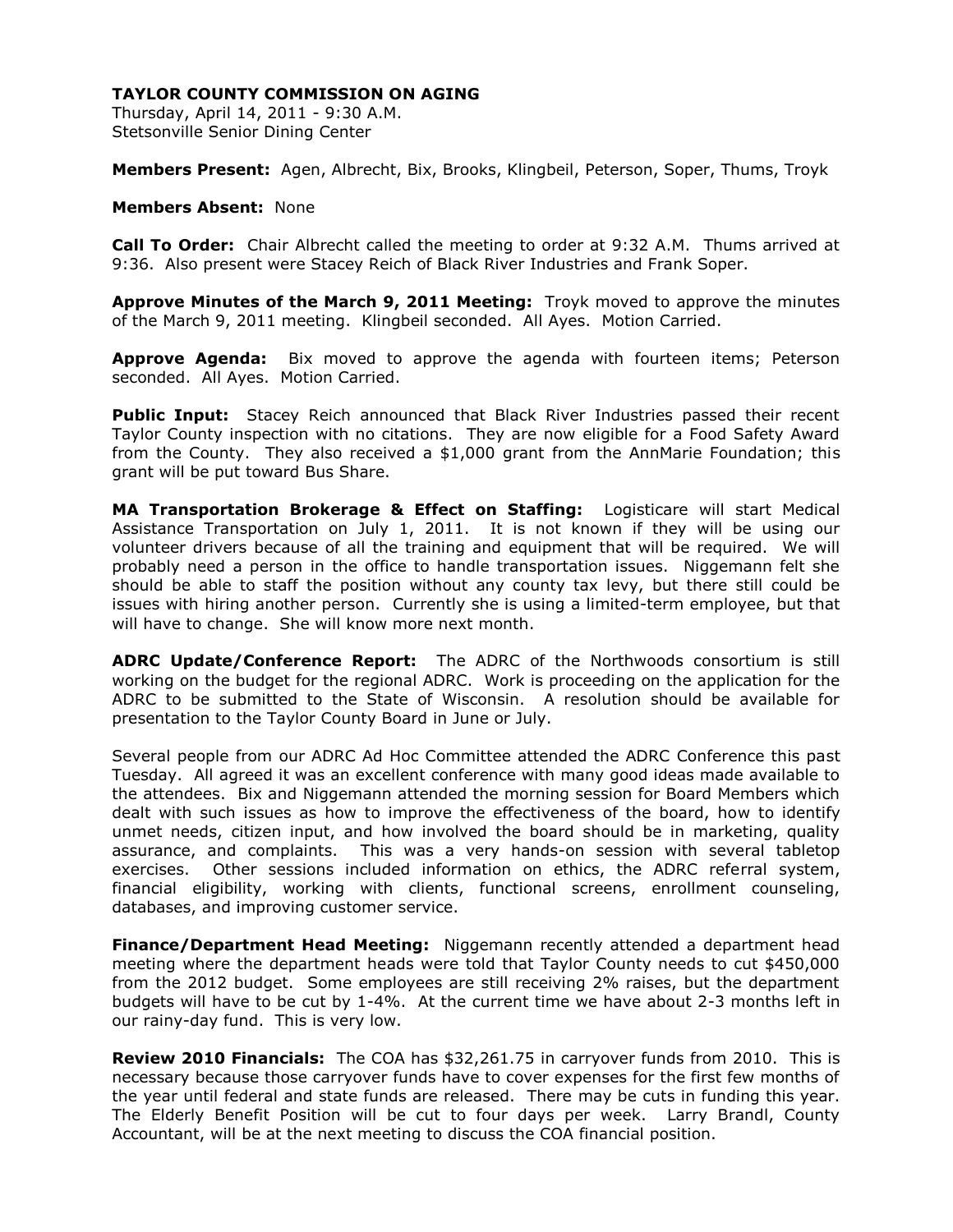**Director's Report:** Teepa Snow will be giving another presentation on dementia and Alzheimer's on June 17. Other Upcoming Events: The Volunteer Recognition Dinner - April 29. Final Affairs Seminar - May 9. Taking Care of You - Powerful Tools for Caregiving - Thursdays, May 5 through June 2 and Monday, June 6. Living With Grief - Wednesday, April 13. AARP Driver Safety Class - Thursday, May 26. Living Well Workshop - Tuesday April 26 through May 31. Roundabouts 101 - Wednesday, May 4.

Niggemann also reported that the Commission on Aging has again received \$5,000 for home-delivered meals from United Way. For the first time ever, the Commission was closed to the public on March 23 due to the massive snow storm. A summary of programs offered by the COA was presented to the Board for review. A brochure on upcoming transportation events was also distributed to members.

**Review/Approve Director's Expenses & Review/Approve Monthly Expenses:**  Thums moved to approve Director's Expenses in the amount of \$262.12 and COA Monthly Expenses of \$51,657.92. Agen Seconded. All Ayes. Motion Carried.

**Other Business:** Director Niggemann presented Marguerite Klingbeil with a plaque honoring her for her years of service to the Commission on Aging. (Board Members are not allowed to serve more than six consecutive years on the Commission.)

**Set Next Meeting Date:** The next meeting of the Taylor County Commission on Aging will be Wednesday, May 11, 2011 at 9:30. It will be held at the Multipurpose Building.

**Adjourn Meeting:** With no further business, Bix moved to adjourn. Thums seconded. All Ayes. The meeting was adjourned at 11:06.

Handouts: March 9, 2011 Minutes for the Commission on Aging; "ADRC of the Northwoods Planning Consortium Common Message #12", "Commission on Aging 2010 Budget/Expenses/Cash Balances", Director's Expense Report, COA Monthly Expenditures, "Taylor County Commission on Aging 2010 Program Summary", Wisconsin Aging Network - "SeniorCare Issues", Greater Wisconsin Agency on Aging Resources, Inc. - "Individual Updates", "Transportation Services", Commission on Aging April Newsletter.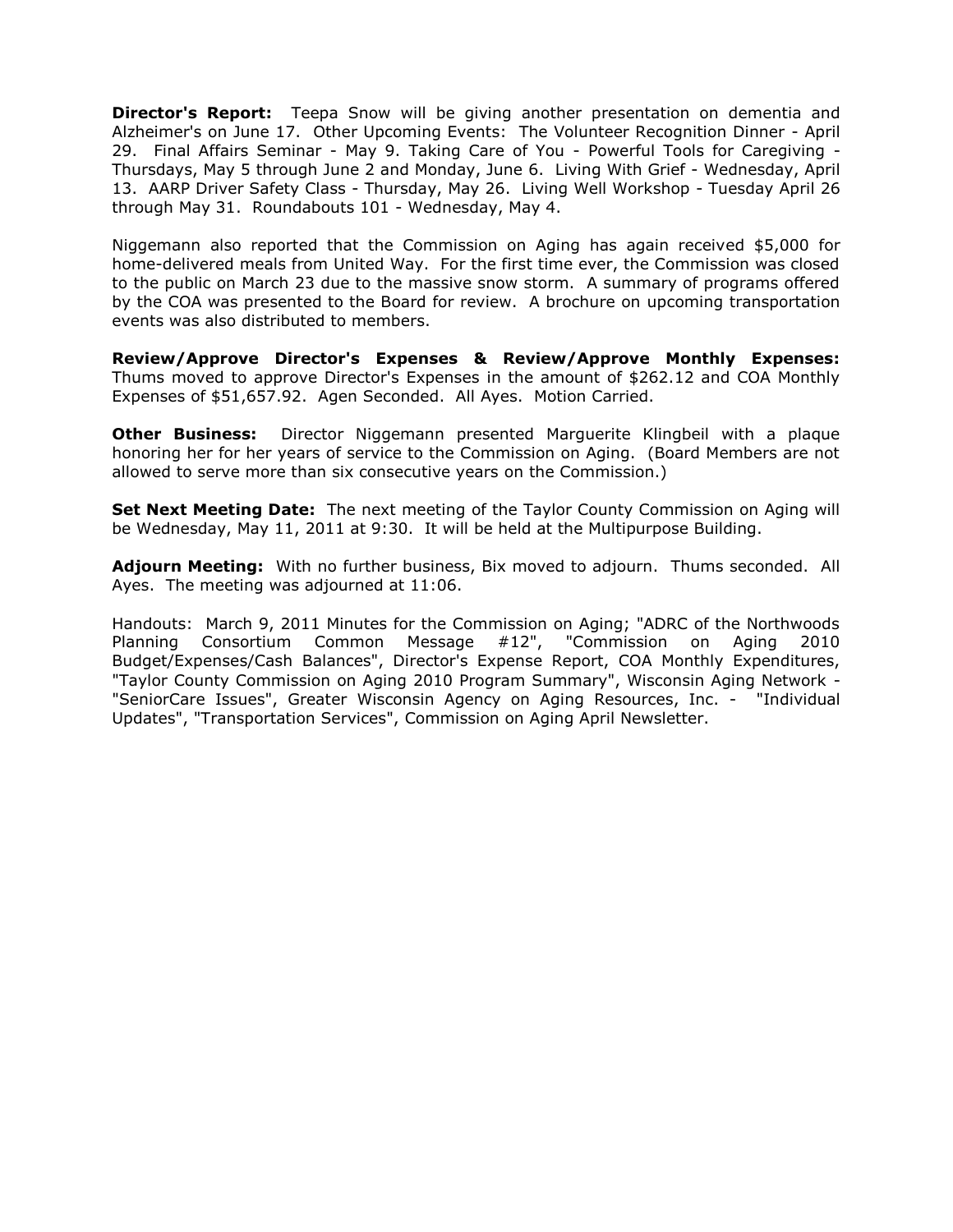Wednesday, March 9, 2011 - 9:30 A.M. Multi-Purpose Building

**Members Present:** Agen, Albrecht, Bix, Brooks, Klingbeil, Peterson, Thums, Troyk

#### **Members Absent:** Soper

**Call To Order:** Chair Albrecht called the meeting to order at 9:31 A.M. Also present were Stacy Reick of Black River Industries and Diane Niggemann, Commission on Aging Director.

**Approve Minutes from February 9, 2011:** Troyk moved to approve the minutes of the February 9, 2011 meeting; Agen seconded. All Ayes. Motion Carried.

**Approve Agenda:** Bix moved to approve the agenda with twelve items; Klingbeil seconded. All Ayes. Motion Carried.

**Public Input:** At a previous meeting, a Commission Member asked the Black River Industries' representative for a break-out of costs vs. profits on congregate meals. Stacey Reick produced the results of that request. Taking into account food, labor, supplies, equipment, utilities, administration, 2008: Cost/Unit \$4.65; Charge/Unit \$4.85; Profit/Unit \$0.20. 2009: Cost/Unit \$4.94; Charge/Unit \$5.29; Profit/Unit \$0.35. 2010: Cost/Unit \$5.45 Charge/Unit \$5.50 Profit/Unit \$0.05. So far this year, the profit/unit is \$0.41; however, that covers only one month.

**Review/Approve WeatherShield LITE Foundation Application:** Niggemann reported that she is applying for a \$1,000 grant for Meals that Heal from the WeatherShield LITE Foundation. Bix moved to approve the application; Troyk seconded. All Ayes. Motion Carried.

**Budget Update:** Niggemann reviewed some of the proposed budget issues. Elderly nutrition funding will remain at 2010 levels. \$3,000,000 is included for ADRCs, but no further expansion of Family Care is budgeted. The Alzheimer's Family Caregiver Support Program funding appears to remain the same, but Senior Care will become a "wraparound" to Medicare Part D. This means that seniors will have to pay a Part D premium of approximately \$35/month and they then purchase Senior Care at \$30/year. None of these proposals has been enacted yet, but cuts will be made and many of them will impact seniors negatively.

**Medical Assistance Brokerage:** The State has signed a contract with LogistiCare which will greatly change how transportation for MA clients is handled. The details remain to be determined. How this will impact volunteer drivers is not clear at this time.

**ADRC/MCO Update:** Florence County has withdrawn from the ADRC of the Northwoods planning group. One of the remaining counties, Forest, currently has an ADRC and runs it without Family Care. However, the other three counties (Oneida, Taylor, Vilas) apparently will also have to run their ADRCs without Family Care, although this is definitely not the norm in the State. Just how this will work is unknown at this time.

**Director's Report:** Niggemann reported that several workshops will be held in the coming weeks: Living Well with Chronic Conditions on Tuesdays from April 26 through May 31; Final Affairs Seminar on May 9; AARP Driver Safety Class on May 25; Taking Care of You - Powerful Tools for Care Giving on Thursdays May 5 through June 2. She also presented Director's Expenses of \$89.66 and Commission on Aging expenditures of \$30,189.99. Thums moved to approve these expenses; Klingbeil seconded. All Ayes. Motion Carried.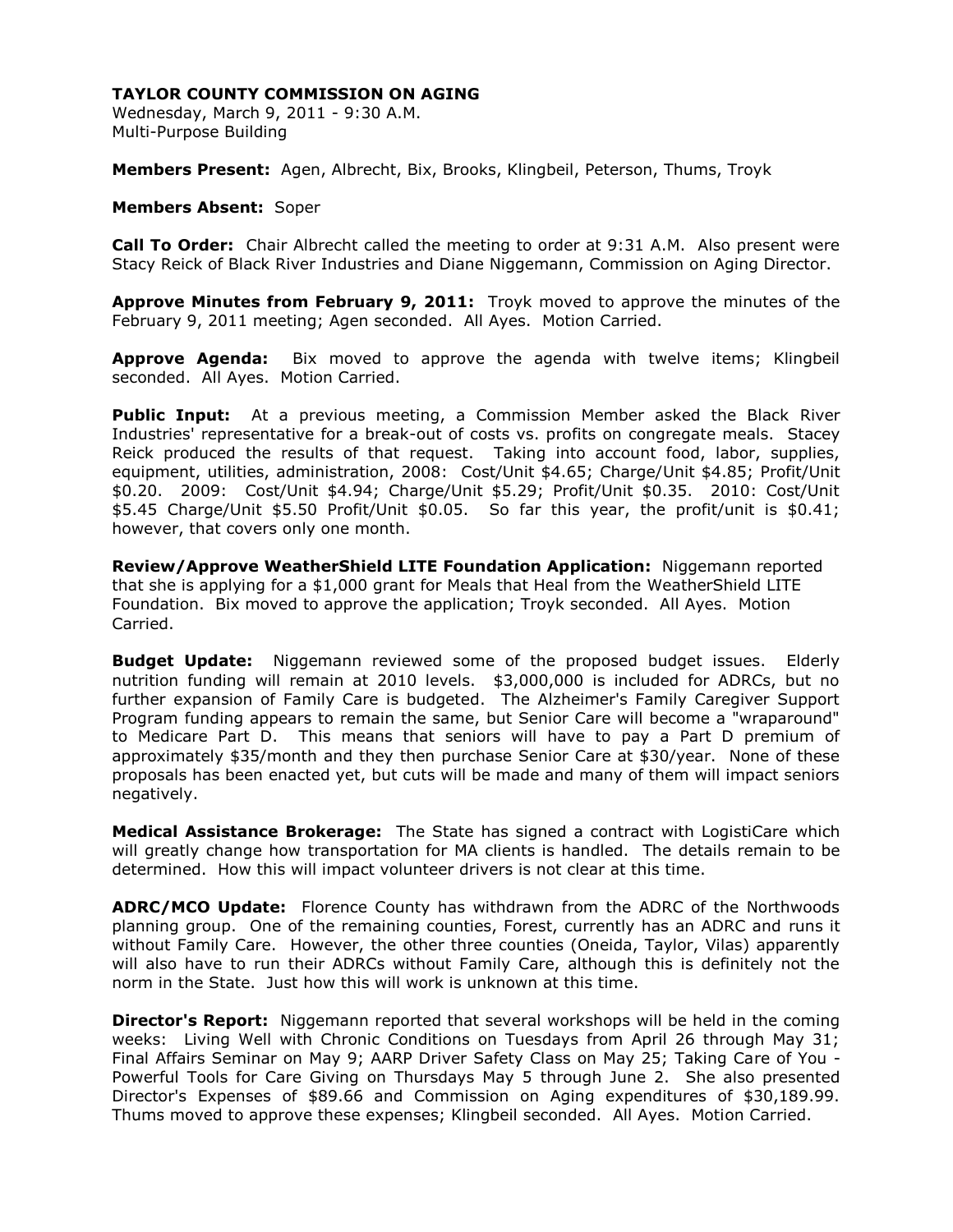**Other Business:** There was no other business.

**Set Next Meeting Date:** The next meeting of the Taylor County Commission on Aging will be THURSDAY, April 14 at 9:30 A.M. It will be at the Stetsonville Centennial Center and will be followed by the Nutrition Advisory Council.

**Adjourn Meeting:** With no further business, Klingbeil moved to adjourn. Thums seconded. All Ayes. The meeting was adjourned at 10:42 A.M.

**Handouts:** "COA Cost per Meal Calculations" - Black River Industries; "Summary of Proposed Budget Cuts", PowerPoint "Non-Emergency Medical Transportation Services: How Might the State's New System Impact You and Your Customers!", "Living Well with Chronic Conditions", "Final Affairs Seminar", "Is it Advocacy or Lobbying?" article; Aging Disability Resource Center of the Northwoods Intergovernmental Cooperative Agreement", Director's Expense Report, COA Monthly Expenditures, Commission on Aging March Newsletter.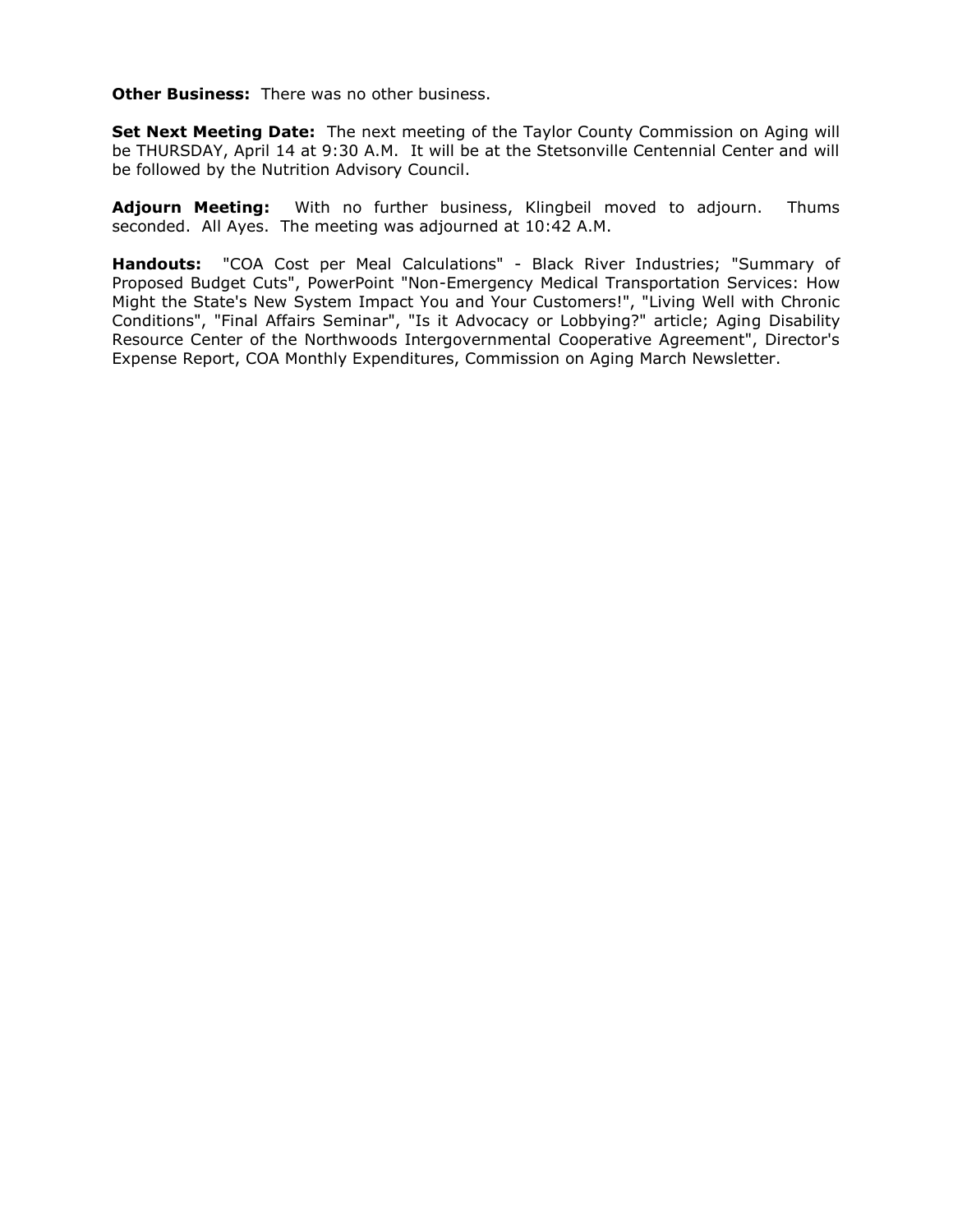Wednesday, February 9, 2011 - 9:30 A.M. Multi-Purpose Room

**Members Present:** Agen, Albrecht, Bix, Brooks, Klingbeil, Peterson, Soper, Troyk

### **Members Absent:** Thums

**Call To Order:** Chair Albrecht called the meeting to order at 9:32 AM. Also present was COA Director Niggemann.

**Approve Minutes of the January 12, 2011 Meeting:** Troyk moved to approve the minutes of the January 12, 2011 meeting; Soper seconded. All Ayes. Motion Carried.

**Approve Agenda:** Bix moved to approve the agenda with fourteen items; Klingbeil seconded. All Ayes. Motion Carried.

**Public Input:** There was no public input.

**Sign Resolution for Florina Jochimsen:** Bix moved to approve a resolution to honor Florina Jochimsen for her many years of service at the Nutrition Center; Troyk seconded. All Ayes. Motion Carried.

**Review/Approve COA Assessment:** The Commission reviewed the Bureau of Aging and Disability Resources Aging Unit Self-Assessment for 2010 as prepared by Director Niggemann. The only priority that was not met was in the area of emergency preparedness. Several items are being proposed to meet this goal in 2011. Troyk moved to approve the assessment as presented; Agen seconded. All Ayes. Motion Carried.

**Review/Approve Family Caregiver Assessment:** The Committee then reviewed the National Family Caregiver Support Program - Self-Assessment. Bix moved to approve the assessment as presented; Brooks seconded. All Ayes. Motion Carried.

**Review/Approve Grievance/Complaint Form:** There are currently no complaints or grievances pending, but a grievance/complaint form is necessary. The Committee reviewed the form as presented by Director Niggemann. Agen moved to approve the form; Peterson seconded. All Ayes. Motion Carried.

**ADRC Update:** The five counties and three tribes involved in the Northwoods Consortium are working on developing a budget that conforms to the monetary amounts proposed by the State of Wisconsin. There are problems with developing a telephone system that will work in all area of the ADRC.

The Taylor County Ad Hoc Committee is still working on the proposed location. The location that the Committee feels best fits the needs of the ADRC is running into some opposition. The location proposed as an alternative is the Human Services building, but there are issues with the mandated separate entrance. The NTC site is probably not in consideration at this time due to the delay in NTC getting Economic Development Agency funds for building a new campus in Taylor County. The site the Ad Hoc Committee favors is the Multi-Purpose Building. There will be some issues here as well, mainly accessibility due to having only one viable vehicle entrance after the highway reconstruction in 2011. There is apparently some consideration being given to leasing space at the Evergreen Plaza. The Ad Hoc Committee feels that the ADRC budget will provide \$10,000-15,000 in funds for remodeling costs and will pay substantial rent. They feel it would be best if this money is paid to the County instead of to an outside entity.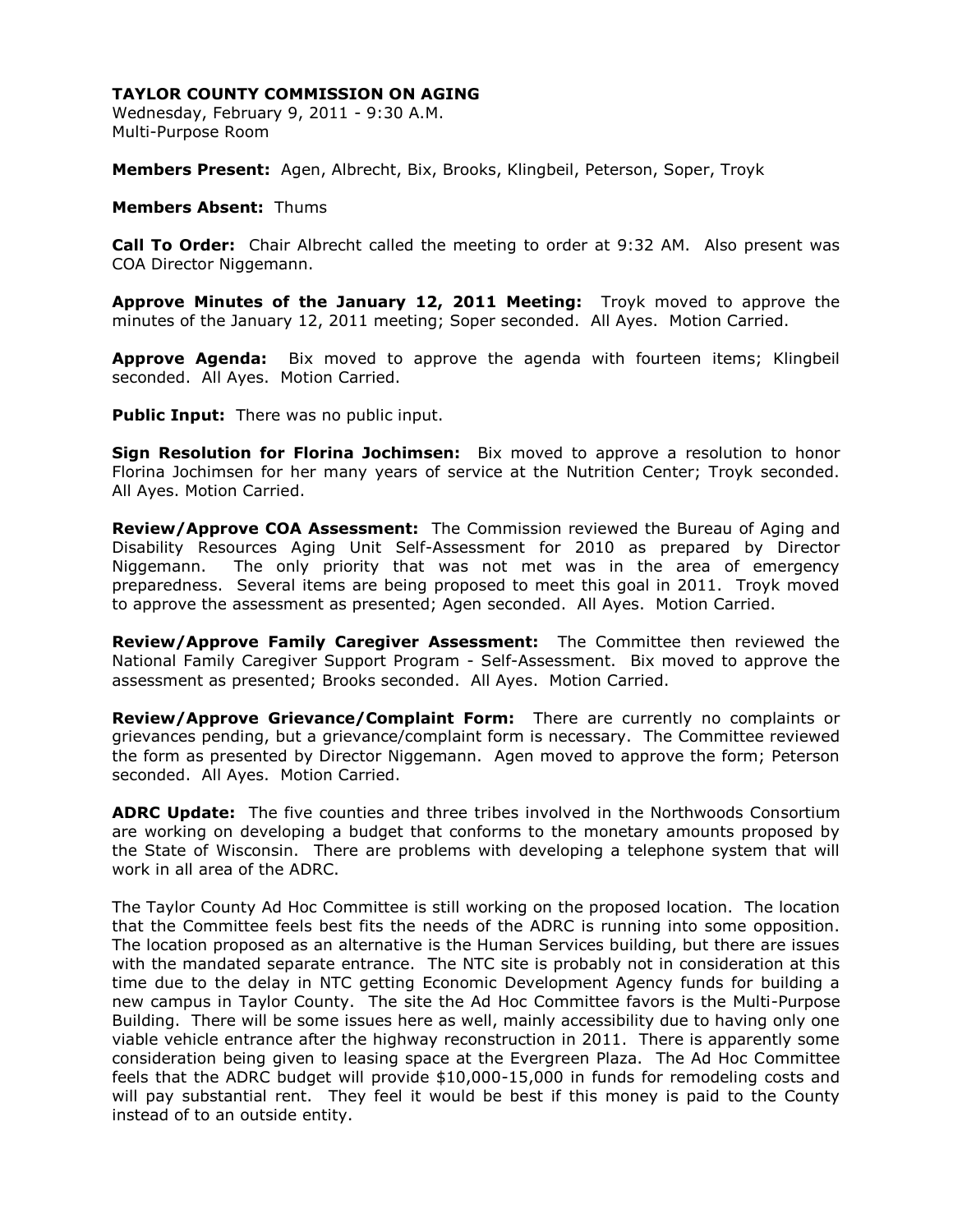**Director's Report:** 1) Two programs of interest to seniors, Senior Care and the Elderly Nutrition Program, could be in jeopardy in the upcoming state budget. Commission Members were encouraged to contact their representatives in state government to voice their support for these very important programs. 2) A meeting to review presentations by managed care organizations interested in serving the Northwoods ADRC (or parts thereof) will be held Monday, March 7, 2011 at 9:00 A.M. at the Nicolet College Theater in Rhinelander. Bix, Klingbeil, and Troyk expressed interest in attending.

**Review/Approve Monthly Director's Expense Report and Monthly COA Expense Report:** Bix moved to approve Director's expenses in the amount of \$83.96 and COA monthly expenditures in the amount of \$30,293.43. Klingbeil seconded. All Ayes. Motion Carried.

**Set Next Meeting Date:** The next meeting of the Taylor County Commission on Aging will be Wednesday, March 9, 2011 at 9:30 AM.

**Adjourn Meeting:** With no further business, Klingbeil moved to adjourn; Bix seconded. All Ayes. The meeting was adjourned at 11:19 AM.

Handouts: Minutes of the January 12, 2001 meeting; "Bureau of Aging and Disability Resources Aging Unit Self-Assessment for 2010"; "National Family Caregiver Support Program - Self-Assessment". "Grievance/Complaint Policy & Procedures for Taylor County Nutrition Program", a synopsis of the Senior Care and Elderly Nutrition Programs, Travel Expense Report for January 2011; COA Monthly Expenditures for January 2011; a flyer for the Managed Care Organization meeting; the Taylor County Commission on Aging newsletter for February; a reprint of an article from the New York Times entitled "Raising False Alarms", "WI Aging Network Priorities".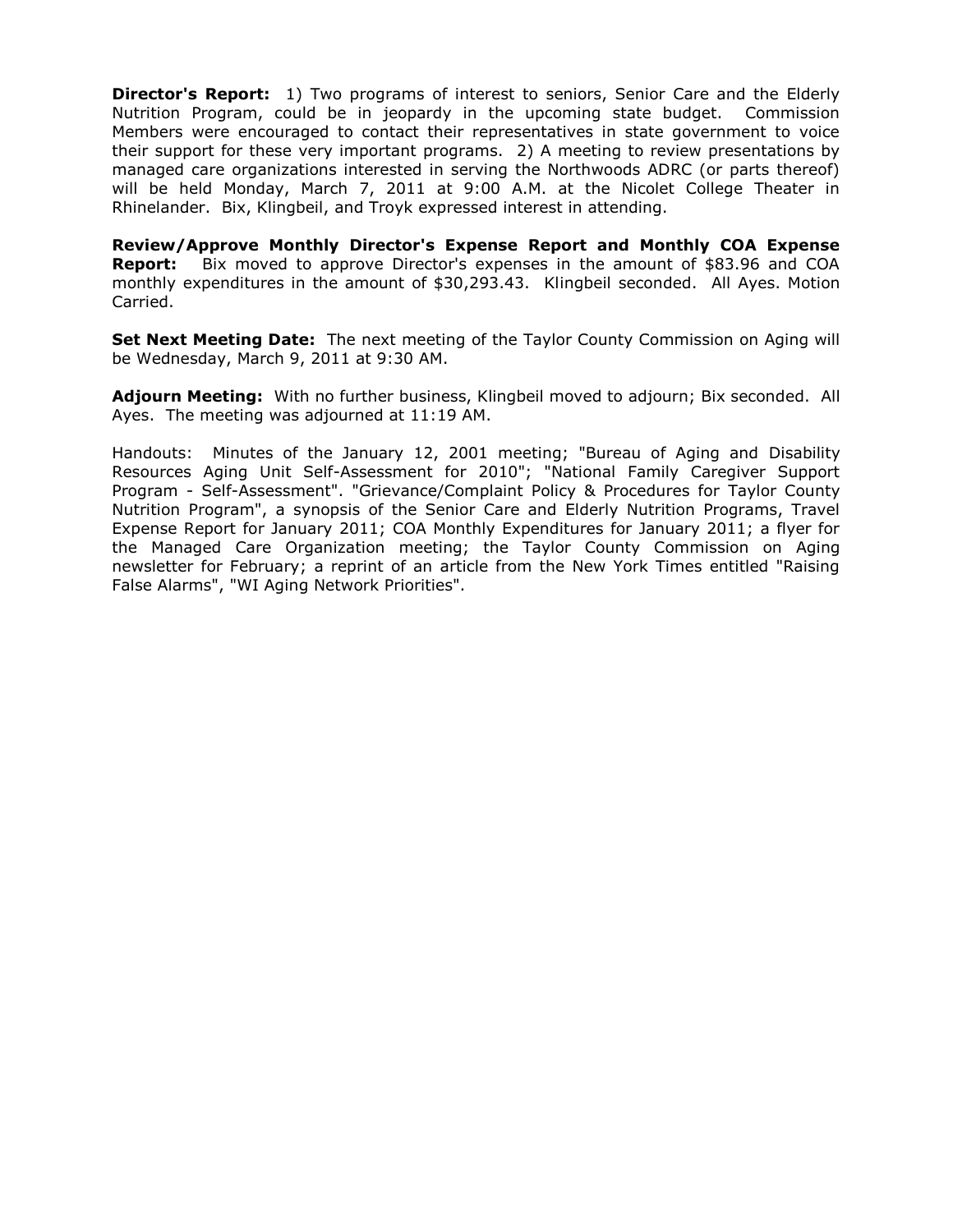Wednesday, January 12, 2011 - 9:30 A.M. Multi-Purpose Building

**Members Present:** Agen, Albrecht, Bix, Brooks, Klingbeil, Peterson, Soper, Thums, Troyk

#### **Members Absent:** None

**Call To Order:** Chair Albrecht called the meeting to order at 9:32 AM. Also present was Diane Niggemann, COA Director. Ruth Anne Pipkorn, Benefit Specialist, was present for a portion of the meeting.

**Approve Minutes of the December 8, 2010 Meeting:** Soper moved to approve the minutes of the December 8, 2010 Commission On Aging meeting; Troyk seconded. All Ayes. Motion Carried.

**Approve Agenda:** Bix moved to approve the agenda with ten items; Klingbeil seconded. All Ayes. Motion Carried.

**Public Input:** There was no public input at this time.

**Benefit Specialist Report, Ruth Anne Pipkorn:** Pipkorn reported that she has completed the State and Federal reports on the State Health Insurance Program (SHIP). Her 2010 Social Assistance Management Systems (SAMS) report is also finished. She feels she had a really good year: Usage of Farmer's Market vouchers was at 90%. At least 30 people got the new red bags for medications in a partnership with Aspirus. Sixty people got an average of \$500 on Homestead Tax Credits last year. Over 170 Care Call telephones are out with 75 installed this past year. Outreach to people eligible for financial help under the Medicare Improvement for Patients & Providers Act (MIPPA) program was also done. Falls prevention seminars were presented at the Taylor County Fair, the Senior Health, Wellness and Safety Fair and several other locations. She continues to do at least one day of training every two months.

**Review Nutrition Program Assessment Policy:** Niggemann presented a 19-page report done by the Bureau of Aging & Disability Resources on our elderly nutrition programs. Of the 48 items assessed, the Commission On Aging received an unqualified "Yes" on 38; a "N/A" on 2; a "Yes/No" on 3, and a "No" on 5. An "N/A" designation means the item does not apply to Taylor County, and a "Yes/No" designation means that Taylor County partially met the requirement. The five areas needing work are all being addressed by the staff. Troyk moved to approve the assessment; Klingbeil seconded. All Ayes. Motion Carried.

**ADRC Update/Managed Care Organization:** The Northwoods ADRC Consortium Group will meet tomorrow (Thursday, January 13) in Florence to approve the ADRC application to the State for the five-county (Florence, Iron, Oneida, Vilas, Taylor) ADRC. Niggemann of the Commission On Aging, Amber Fallos and Cheryl Ketelhut of Human Services made a presentation to the Taylor County Board, and a request for approval of the application will be made at the April meeting of the Board. The work of the consortium is pretty much finished, but there are a number of issues that require additional work. Both Niggemann and Sue Hady feel that the Ad Hoc Committee should continue working on those issues. The issues include how to handle contracting with the County to use County employees in the ADRC, settling on a physical location for the ADRC in Taylor County, and looking at Managed Care Organizations (MCO) to make a recommendation to the State on the best MCO for Taylor County.

**Director's Report:** 1) Logisticare won in the first round to determine who will provide nonemergent transportation. This program will eliminate the transportation program in all